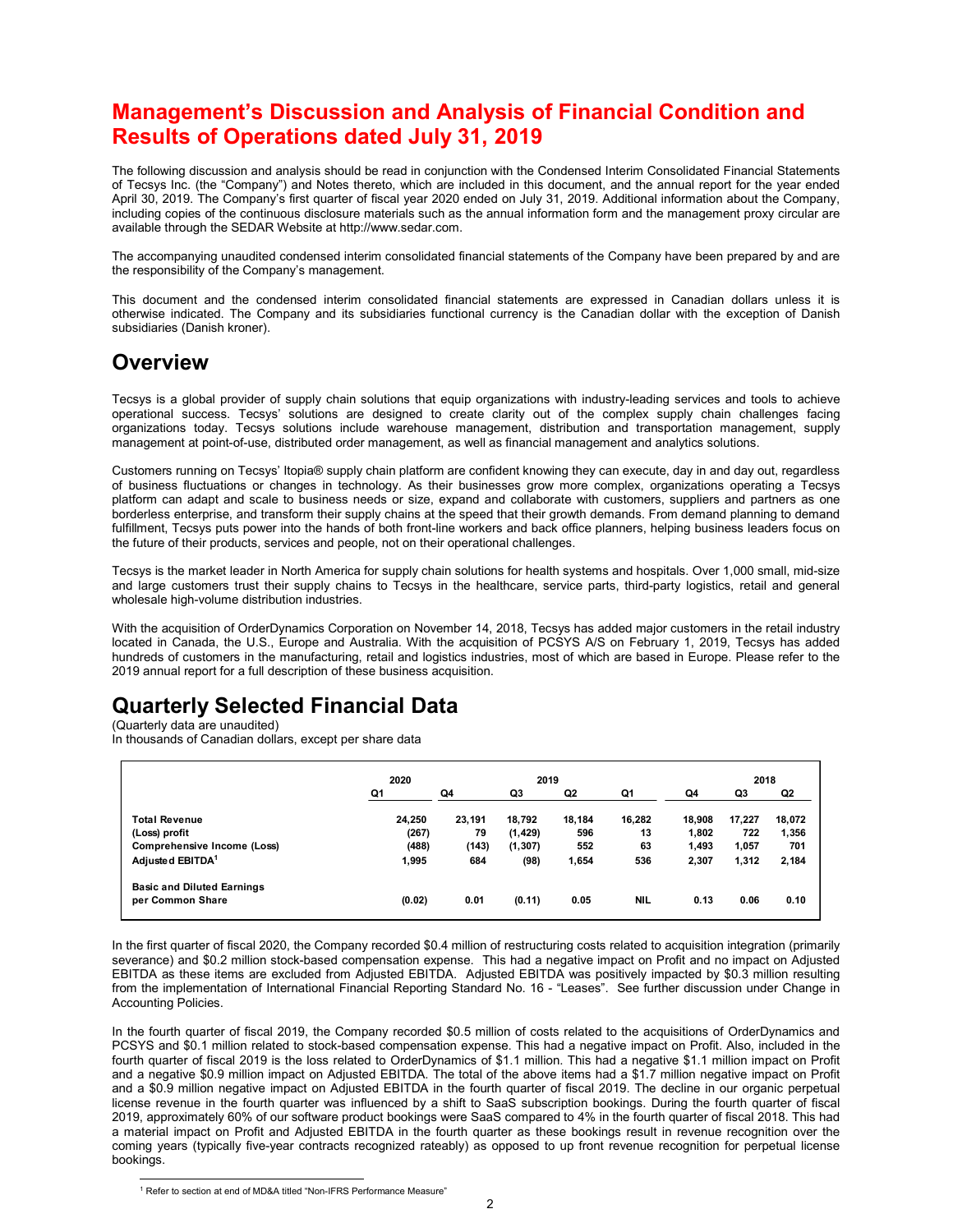In the third quarter of fiscal 2019, the Company recorded \$0.8 million of costs related to the acquisitions of OrderDynamics and PCSYS and \$0.1 million related to stock-based compensation expense. This had a negative impact on Profit and Comprehensive Loss. Also, included in the third quarter of fiscal 2019 is the loss related to OrderDynamics of \$0.7 million. This had a negative \$0.7 million impact on Profit and Comprehensive Loss and a negative \$0.6 million impact on Adjusted EBITDA. Additionally, the third quarter of fiscal 2019 included non-recurring marketing rebranding program costs of \$0.4 million. This had a negative impact on Profit, Comprehensive Loss and Adjusted EBITDA. The total of the above items had a \$2.0 million negative impact on Profit and Comprehensive Loss and a \$1.0 million negative impact on Adjusted EBITDA in the third quarter of fiscal 2019.

In the fourth quarter of fiscal 2018, the Company recorded \$0.1 million of Canadian federal non-refundable research and development tax credit and \$0.9 million of deferred tax recovery. This had a positive impact on Profit and Comprehensive Income in that period.

In the second quarter of fiscal 2018, the Company recognized in revenue an amount of \$1.0 million from deferred professional services revenue due to the termination of a contract and its associated future obligations. This had a positive impact on Profit, Comprehensive Income and Adjusted EBITDA in that period.

## Results of Operations

Three months ended July 31, 2019 compared to three months ended July 31, 2018

## Revenue

Total revenue for the first quarter ended July 31, 2019 increased to \$24.3 million, \$8.0 million or 49% higher, compared to \$16.3 million for the same period of fiscal 2019. The OrderDynamics and PCSYS acquisitions contributed \$5.6 million in revenue while organic revenue was up \$2.4 million or 15%. The U.S. dollar averaged CA\$1.3281 in the first quarter of fiscal 2020 in comparison to CA\$1.3046 in the first quarter of fiscal 2019. Approximately 56% (2019 – 64%) of the Company's revenues were generated in U.S. dollars during the first quarter of fiscal 2020. In comparison to the first quarter of fiscal 2019, the stronger U.S. dollars and the unfavorable variance of the Company's partial hedging of U.S. revenue in the first quarter of fiscal 2019 gave rise to a favorable revenue variance of \$0.5 million. The stronger U.S. dollar impacted cost of sales and operating expenses unfavorably by approximately \$0.1 million in the first quarter of fiscal 2020 as compared to the first quarter of fiscal 2019.

Overall total contract bookings<sup>2</sup> amounted to \$14.0 million in the first quarter of fiscal 2020, an increase of 32% in comparison to \$10.6 million for the same period last year. The increase was primarily the result of OrderDynamics and PCSYS bookings in the first quarter of fiscal 2020, with organic bookings relatively flat compared to the same quarter last year. During the first quarter of fiscal 2020, the Company signed eight new accounts with a total contract value of \$3.4 million compared to three new account with a total contract value of \$1.9 million in the first quarter of fiscal 2019.

Proprietary products revenue, defined as internally developed products including proprietary software and hardware technology products decreased to \$0.4 million in the first quarter of fiscal 2020, \$0.9 million or 67% lower in comparison to \$1.3 million for the same period last year. The decline was driven by lower organic perpetual license revenue which was influenced by a shift to SaaS subscription bookings. In the first quarter of fiscal 2020, SaaS subscriptions bookings (measured on an Annual Recurring Revenue basis<sup>2</sup>) were \$0.4 million compared to NIL in the first quarter of fiscal 2019. Perpetual license bookings in the first quarter of fiscal 2020 were \$0.4 million compared to \$1.0 million in the first quarter of fiscal 2019.

Third party products revenue increased to \$3.7 million, up \$2.2 million or 151% in the first quarter of fiscal 2020 in comparison to \$1.5 million for the same period last year. The increase was the result of the acquisition of PCSYS, which contributed \$2.1 million and slight growth in the organic business.

Cloud, maintenance and subscription revenue increased to \$9.8 million, up \$2.8 million or 40%, in the first quarter of fiscal 2020 in comparison to \$7.0 million for the same period last year. The increase is the result of \$2.2 million of contribution from the acquisitions of OrderDynamics and PCSYS as well as \$0.6 million (9%) growth in our organic business, driven primarily by SaaS. Total Annual Recurring Revenue at July 31, 2019 is \$38.3 million compared to \$26.8 million at July 31, 2018. A significant amount of Annual Recurring Revenue (ARR) is denominated in currencies other than Canadian Dollars. As a result, movements in exchange rates will have an impact on ARR. During the first quarter of fiscal 2020, exchange movements had a \$0.5 million negative impact on ARR.

Professional services revenue increased to \$9.7 million, up \$3.7 million or 61%, in the first quarter of fiscal 2020 in comparison to \$6.1 million for the same period last year. The organic business contributed \$2.5 million of the increase (up 41% from the same period last year). The significant increase in professional services revenue from the organic business continues the sequential trend from the fourth quarter of fiscal 2019 and results from the accumulation of professional services backlog over the previous quarters. Acquisitions of OrderDynamics and PCSYS contributed \$1.2 million of the overall professional services increase. Professional Services Bookings in the quarter were \$7.4 million compared to \$5.8 million in the first quarter of fiscal 2019.

## Cost of Revenue

Total cost of revenue increased to \$12.7 million, up \$4.0 million or 46%, in the first quarter of fiscal 2020, in comparison to \$8.7 million for the same period in fiscal 2019. The increase is primarily attributable to higher services costs of \$2.1 million and higher product costs of \$1.7 million.

The cost of products increased to \$3.0 million, up \$1.7 million or 132%, in the first quarter of fiscal 2020 in comparison to \$1.3 million for the same period last year. The increase is mainly due to the acquisition of PCSYS, which had an impact of \$1.7 million related to the sale of hardware.

The cost of services increased to \$9.1 million, up \$2.1 million or 31%, in the first quarter of fiscal 2020 in comparison to \$7.0 million for the same period last year. The increase is primarily the result of the acquisitions of OrderDynamics and PCSYS, which

<sup>&</sup>lt;sup>2</sup> Refer to section at end of MD&A titled "Key Performance Indicators"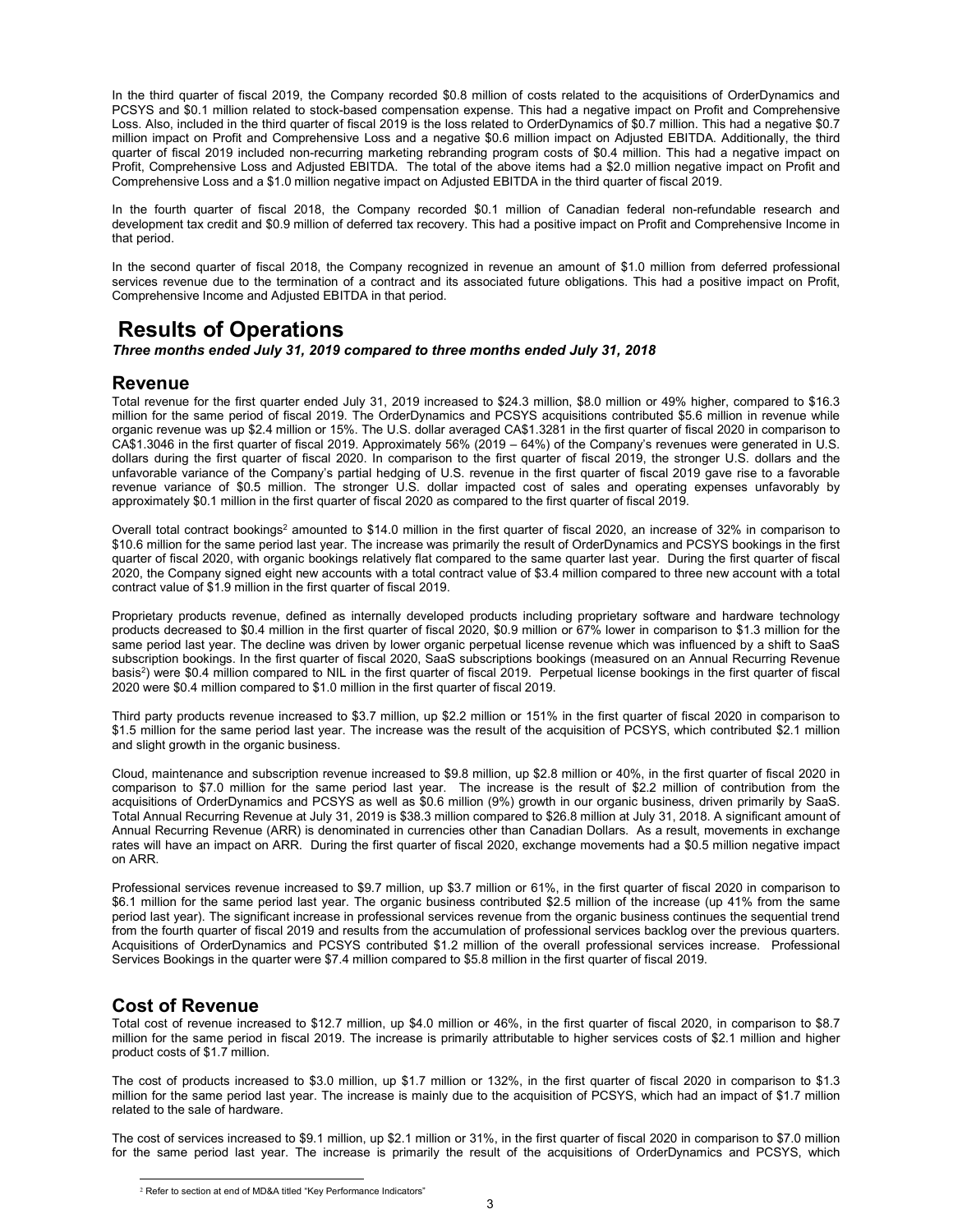contributed \$1.9 million including \$0.2 million of intangible amortization. The cost of services includes tax credits of \$0.5 million for both the first quarter of fiscal 2020 and 2019.

## Gross Profit

Gross profit increased to \$11.5 million, up \$3.9 million or 52%, in the first quarter of fiscal 2020 in comparison to \$7.6 million for the same period last year. This is mainly attributable to higher service margin of \$4.3 million offset by lower products margin of \$0.4 million. Total gross profit percentage in the first quarter of fiscal 2020 was 48% compared to 47% in the same period of fiscal 2019.

Services gross profit during the first quarter of fiscal 2020 increased by \$4.3 million to \$10.4 million in comparison to \$6.1 million for the same period last year. Services gross profit was 53% in the first quarter of fiscal 2020 in comparison to 47% for the same period last year.

The products margin decreased by \$0.4 million in the first quarter of fiscal 2020 compared to the same period last year, as a result of lower proprietary product revenue of \$0.9 million. This was the result of lower license revenue and was directly impacted by the shift to SaaS bookings noted above.

## Operating Expenses

Total operating expenses for the first quarter of fiscal 2020 increased to \$11.0 million, higher by \$3.3 million or 44%, compared to \$7.7 million for the same period last year. The acquisitions of OrderDynamics and PCSYS contributed \$2.7 million of the increase. The most notable differences between the first quarter of fiscal 2020 in comparison with the same period in fiscal 2019 are as follows.

- Sales and marketing expenses increased to \$4.5 million, \$1.1 million higher than the comparable quarter last year. The acquisitions of OrderDynamics and PCSYS contributed to \$0.9 million of the increase while the increase in the organic business is primarily due to higher personnel costs including commission partially offset by lower marketing program expenses.
- General and administrative expenses increased to \$2.4 million, \$0.8 million higher than the comparable quarter last year. The acquisitions of OrderDynamics and PCSYS contributed \$0.3 million of the increase while stock-based compensation costs accounted for \$0.2 million of the increase with the balance primarily increases in personnel costs and legal expenses.
- Net R&D expenses increased to \$3.7 million, \$1.1 million higher than the comparable quarter last year. The acquisitions of OrderDynamics and PCSYS contributed for \$1.1 million of the increase. The Company recorded \$0.4 million of refundable and non-refundable R&D and e-business tax credits in the first quarter of fiscal 2020 and 2019. The Company amortized deferred development costs and other intangible assets of \$0.2 million in the first quarter of fiscal 2020 compared to \$0.3 million for the same quarter in the prior year. Additionally, the Company deferred \$0.2 million of development costs in fiscal 2020 compared to \$0.1 million in the prior year period.
- Restructuring costs increased to \$0.4 million, compared to NIL in the comparable quarter of last year. These costs are related to acquisition integration costs, primarily for severance.

## Profit (loss) from Operations

The Company recorded a profit from operations of \$0.5 million in the first quarter of fiscal 2020 in comparison to a loss from operations of \$0.1 million for the same period in fiscal 2019. Contributing to the increase in profit is higher professional services and cloud, maintenance and subscription margin and profit from PCSYS partially offset by OrderDynamics operating loss, stock-based compensation, increased operating expenses and the decrease in license revenue mentioned previously. The Company is seeing increased software as a service (SaaS) bookings. This had an impact on operating profit in the current period and will continue to affect operating profit in the medium term.

## Net Finance costs (income)

In the first quarter of fiscal 2020, the Company recorded \$0.4 million in net finance costs in comparison to net finance income of \$0.1 million for the comparable quarter last year. These costs in the current period relate primarily to foreign exchange loss of \$0.2 million and \$0.2 million related to interest expense on long-term debt and interest expense resulting from new accounting under IFRS 16. See also Change in Accounting Policies.

## Income Taxes

In the first quarter of fiscal 2020, the Company recorded income tax expense of \$0.3 million in comparison to an income tax benefit of \$19,000 in the first quarter of fiscal 2019. In the first quarter of fiscal 2020, OrderDynamics incurred a pre-tax loss. The Company has not recorded deferred tax assets related to this loss as OrderDynamics has not yet demonstrated a history of taxable profit. The result is that income tax expense on a consolidated basis is higher than pre-tax income.

## (Loss) Profit

The Company recorded a loss of \$0.3 million or \$0.02 per share in the first quarter of fiscal 2020 in comparison to a profit of \$13,000 or \$Nil per share in the first quarter of fiscal 2019.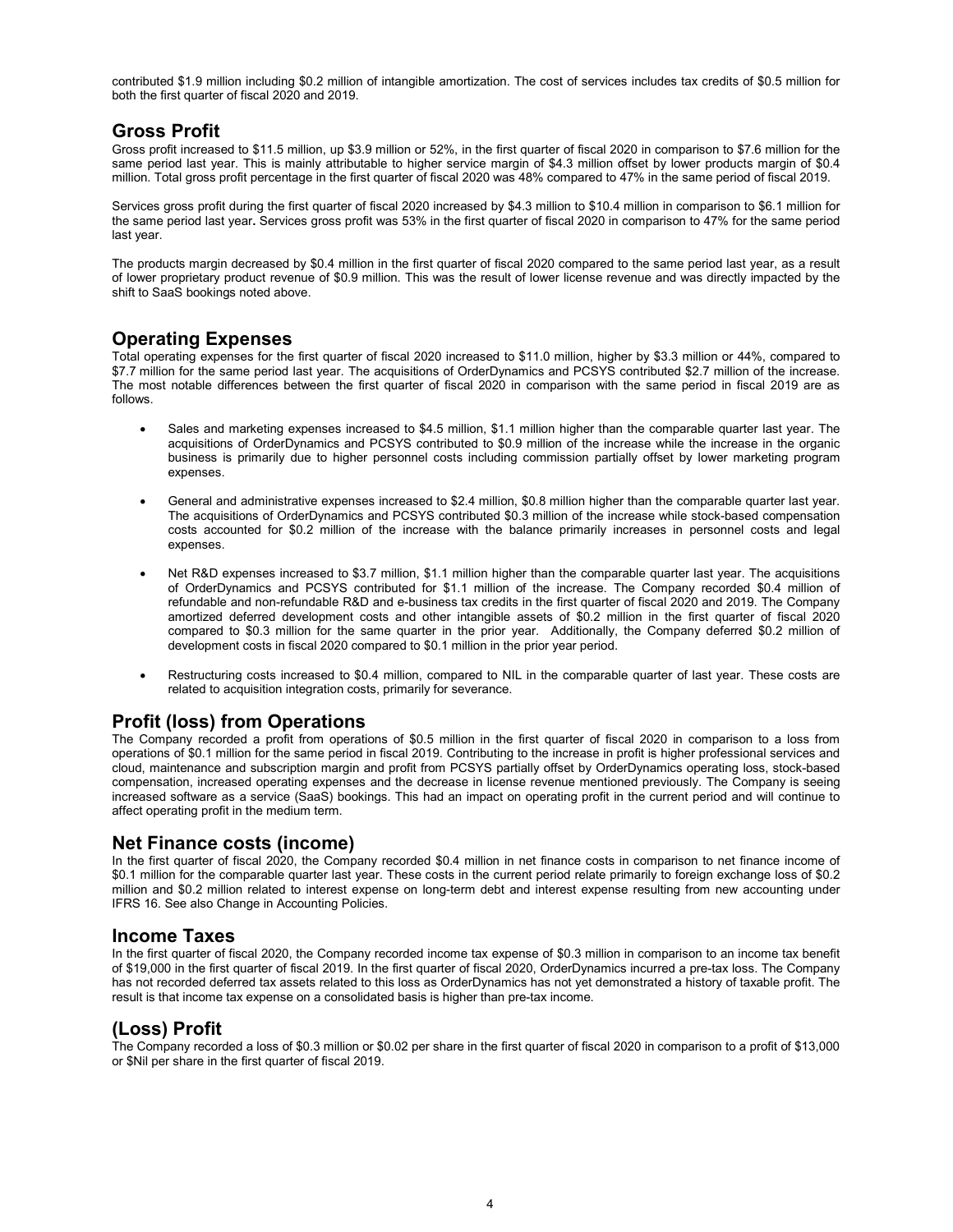# Liquidity and Capital Resources

On July 31, 2019, current assets totaled \$36.8 million, \$1.7 million lower compared to the end of fiscal 2019. Cash and cash equivalents decreased to \$13.3 million compared to \$14.9 million as at April 30, 2019. Accounts receivable and work in progress totaled \$13.9 million on July 31, 2019 compared to \$15.8 million as at April 30, 2019. The decrease in accounts receivable and work in progress is due to significant cash collections during the first quarter of fiscal 2020.

The Company's DSO (days sales outstanding) $^3$  were at 51 days at the end the first quarter of fiscal 2020 compared to 61 days at the end of fiscal 2019 and 77 days at the end of the first quarter of fiscal 2019.

Current liabilities on July 31, 2019 totaled \$31.1 million compared to \$31.0 million at the end of fiscal 2019.

Working capital decreased to \$5.7 million at the end of July 31, 2019 from \$7.5 million at the end of fiscal year 2019 primarily as a result of the decrease in accounts receivable explained above and lower cash and cash equivalents as well as the increase in current lease obligation liabilities resulting from the implementation of IFRS 16. See also Change in Accounting Policies.

Operating activities used funds of \$0.6 million in the first three months of fiscal 2020 in comparison to generating funds of \$0.9 million in the corresponding period of fiscal 2019. Operating activities excluding changes in non-cash working capital items generated \$1.7 million in the first three months of fiscal 2020 in comparison to \$0.5 million in the same period in fiscal 2019.

Non-cash working capital items used funds of \$1.8 million in the first three months of fiscal 2020 primarily due to a decrease in accounts payables and accrued liabilities of \$1.4 million and an increase in other receivables and tax credits of \$0.7 million each partially offset by a decrease in accounts receivable of \$1.8 million.

Non-cash working capital items generated funds of \$0.5 million in the first quarter of fiscal 2019 primarily due to an increase in deferred revenue of \$1.7 million and decrease in accounts receivable of \$1.4 million due to lower sales and significant cash collections during the first quarter of fiscal 2019 partially offset by a decrease of \$0.9 million in accounts payable and accrued liabilities due to the payment of incentives for fiscal 2018 performance.

The Company believes that funds on hand at July 31, 2019 combined with cash flow from operations and its accessibility to banking facilities will be sufficient to meet its covenants, and its needs for working capital, R&D, capital expenditures, and dividends for at least the next twelve months.

Financing activities used funds of \$0.7 million in the first three months of fiscal 2020 in comparison to \$12,000 in the same period in fiscal 2019. Financing activities in 2020 related primarily to repayment of long-term debt and lease obligations (see note 7 in interim consolidated financial statements) as well as interest on long term debt and leases obligations.

During the first three months of fiscal 2020, investing activities used funds of \$0.3 million in comparison to \$28,000 in the comparable period last year. The Company used funds of \$0.1 million for the acquisition of property and equipment and intangible assets each in the first three months of fiscal 2020 (first three months of fiscal 2019: \$37,000 and \$17,000, respectively). In the first three months of fiscal 2020, the Company invested in its proprietary software products with the capitalization of \$0.2 million reflected as deferred development costs (first three months of fiscal 2019: \$0.1 million).

# Related Party Transactions

Under the provisions of the current share purchase plan for key management and other management employees, the Company provided interest-free loans of \$658,000 during the three months ended July 31, 2019 (2019 - \$538,000) to key management and other management employees to facilitate their purchase of Company shares. The outstanding loans as at July 31, 2019 amounted to \$785,000 (April 30, 2019 - \$241,000).

# Subsequent Events

On August 2, 2019, the Company paid a dividend of \$0.055 per share totalling \$0.7 million. On September 5, 2019, the Company declared a dividend of \$0.055 per share, to be paid on October 4, 2019, to shareholders of record at the close of business on September 20, 2019.

# Current and Anticipated Impacts of Current Economic Conditions

The current overall economic condition, together with the market uncertainty and volatility that exists today, may have an adverse impact on the demand for the Company's products and services as industry may adjust quickly to exercise caution on capital spending. This uncertainty may impact the Company's revenue.

Total backlog<sup>3</sup> at July 31, 2019 was \$76.4 million. This includes Annual Recurring Revenue<sup>4</sup> of \$38.3 million and Professional Services backlog<sup>4</sup> of \$22.2 million and multi-year recurring revenue amounts and hardware. Based on the Annual Recurring Revenue and Professional Services backlog, the Company's management believes that services revenue ranging between \$18.5 million and \$19.5 million per quarter can be sustained in the short term.

Strategically, the Company continues to focus its efforts on the most likely opportunities within its existing vertical markets and customer base. The Company also currently offers subscription-based licensing, hosting services, modular sales and implementations, and enhanced payment terms to promote revenue growth. We see continued market appetite for subscription based SAAS licensing. To the extent our bookings continue to shift from perpetual license to SAAS, revenue and operating profit will be impacted in the medium term and this could be material.

 $\frac{3}{3}$  Refer to section at end of MD&A titled "Key Performance Indicators"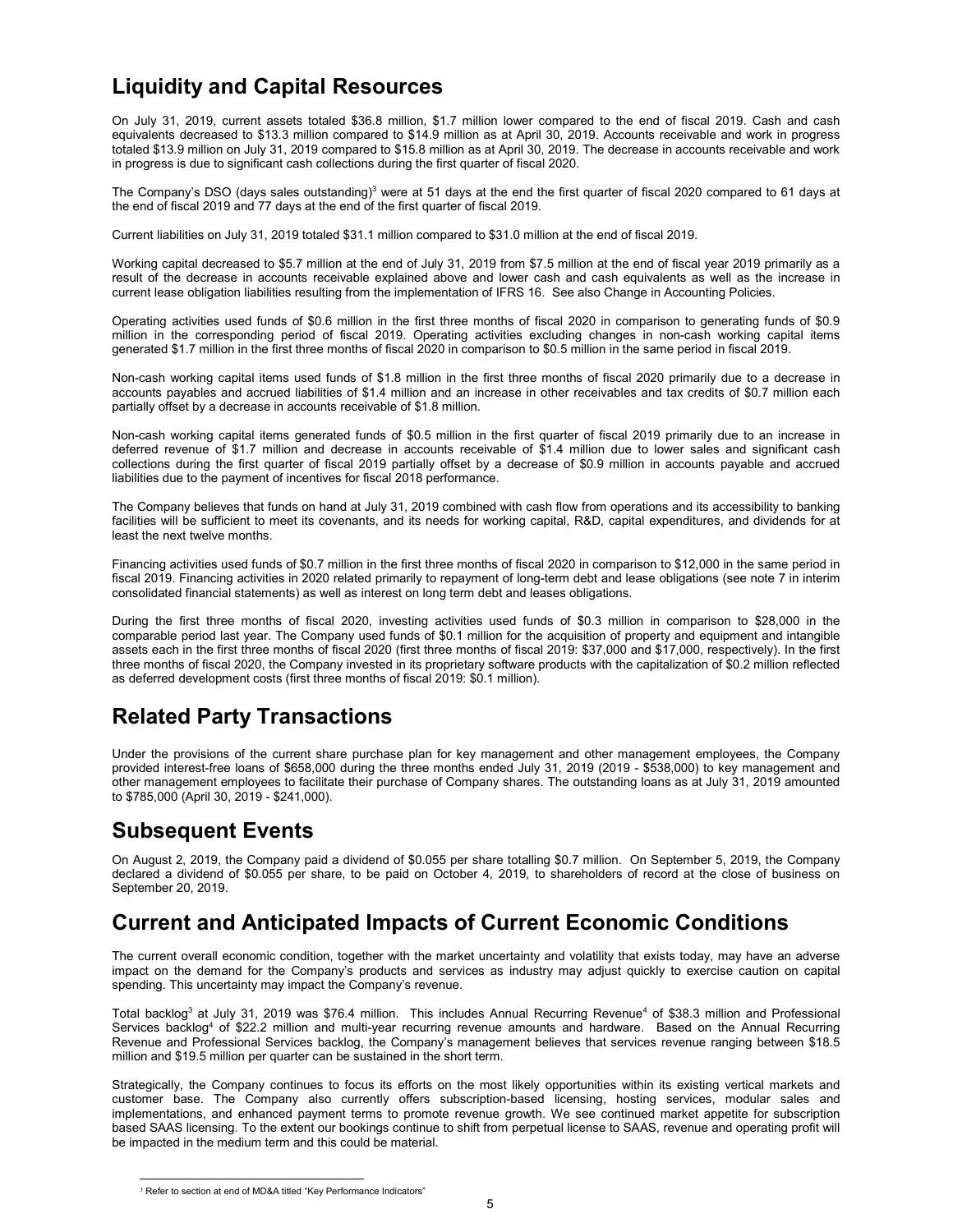The exchange rate of the U.S. dollar in comparison to the Canadian dollar continues to be an important factor affecting revenues and profitability as the Company generally derives approximately 55% to 70% of its business from U.S. customers while the majority of its cost base is in Canadian dollars.

The Company will continue to adjust its business model to ensure that costs are aligned to its revenue expectations and economic reality.

The Company believes that funds on hand together with anticipated cash flows from operations, and its accessibility to the operating line of credit will be sufficient to meet all its needs for a least the next twelve months. The Company can further manage its capital structure by adjusting its dividend policy.

# Outstanding Share Data

On September 5, 2019, the Company has 13,082,376 common shares as there has been no activity since the end of the Company's first quarter.

# Change in Accounting Policies

Except as described below, the accounting policies applied in these unaudited condensed consolidated interim financial statements are the same as those applied in the Company's consolidated financial statements as at and for the year ending April 30, 2019.The change in accounting policies will also be reflected in the Company's consolidated financial statements as at and for the year ended April 30, 2020.

International Financial Reporting Standard No. 16 - "Leases" (''IFRS 16''):

Effective May 1, 2019, the Company adopted IFRS 16 which specifies how to recognize, measure, present and disclose leases. IFRS 16 provides a single lessee accounting model, requiring lessees to recognize a right-of-use asset as well as a lease liability reflecting the present value of future lease payments. The impact of the transition is shown below. The Company's accounting policy under IFRS 16 is as follows:

The Company recognizes a right-of-use asset and a lease liability at the lease commencement date. The right-of-use is initially measured at cost, which comprises the initial amount of the lease liability adjusted for any lease payments made at or before the commencement date, plus any initial direct costs incurred and an estimate of costs to dismantle and remove the underlying asset or to restore the underlying asset or the site on which it is located, less any lease incentives received. The right-of-use asset is subsequently depreciated using the straight-line method from the commencement date to the earlier of the end of the useful life of the right-of-use asset or the end of the lease term. The lease term includes periods covered by an option to extend if the Company is reasonably certain to exercise that option. Lease terms range from 5 to 21 years for offices and 3 to 6 years for data centers, equipment and vehicles. In addition, the right-of-use asset is reduced by impairment losses resulting from impairment tests conducted in accordance with IAS 36, Impairment of Assets, if any.

The lease liability is initially measured at the present value of the lease payments that are not paid at the commencement date, discounted using the interest rate implicit in the lease or, if that rate cannot be readily determined, the lessee's incremental borrowing rate. Lease payments used for the calculations comprise mainly fixed payments and variable lease payments that depend on an index or a rate, the exercise price of a purchase option if the lessee is reasonably certain to exercise that option and payments of penalties for terminating the lease, if the lease term reflects the lessee exercising an option to terminate the lease. The lease liability is subsequently measured at amortized cost using the effective interest method and is remeasured to reflect changes in the lease payments.

The Company has elected to apply the practical expedient not to recognize right-of-use assets and lease liabilities for short-term leases that have a lease term of 12 months or less and leases of low value assets. The lease payments associated with these leases are recognized as an expense on a straight-line basis over the lease term.

#### Impact of transition:

Effective May 1, 2019, the Company adopted IFRS 16 using the modified retrospective approach with the effect of initially applying this standard recognized at the date of application. The cumulative effect of initially applying IFRS 16 at initial application was recognized in retained earnings as of May 1, 2019 and comparative information presented for 2019 has not been restated.

The implementation of IFRS 16 allows for certain practical expedients at the date of initial application. The Company has elected to use the following exemptions and practical expedients:

- (i) To grandfather the assessment of which transactions are leases on the date of initial application, the Company applied IFRS 16 only to contracts that were previously identified as leases under IAS 17.
- (ii) Use of the same discount rate for portfolio of leases with similar characteristics;
- (iii) Exemption, on a lease-by-lease basis, of recognizing a right-of-use asset and lease liability when the lease term is within 12 months of the date of initial application.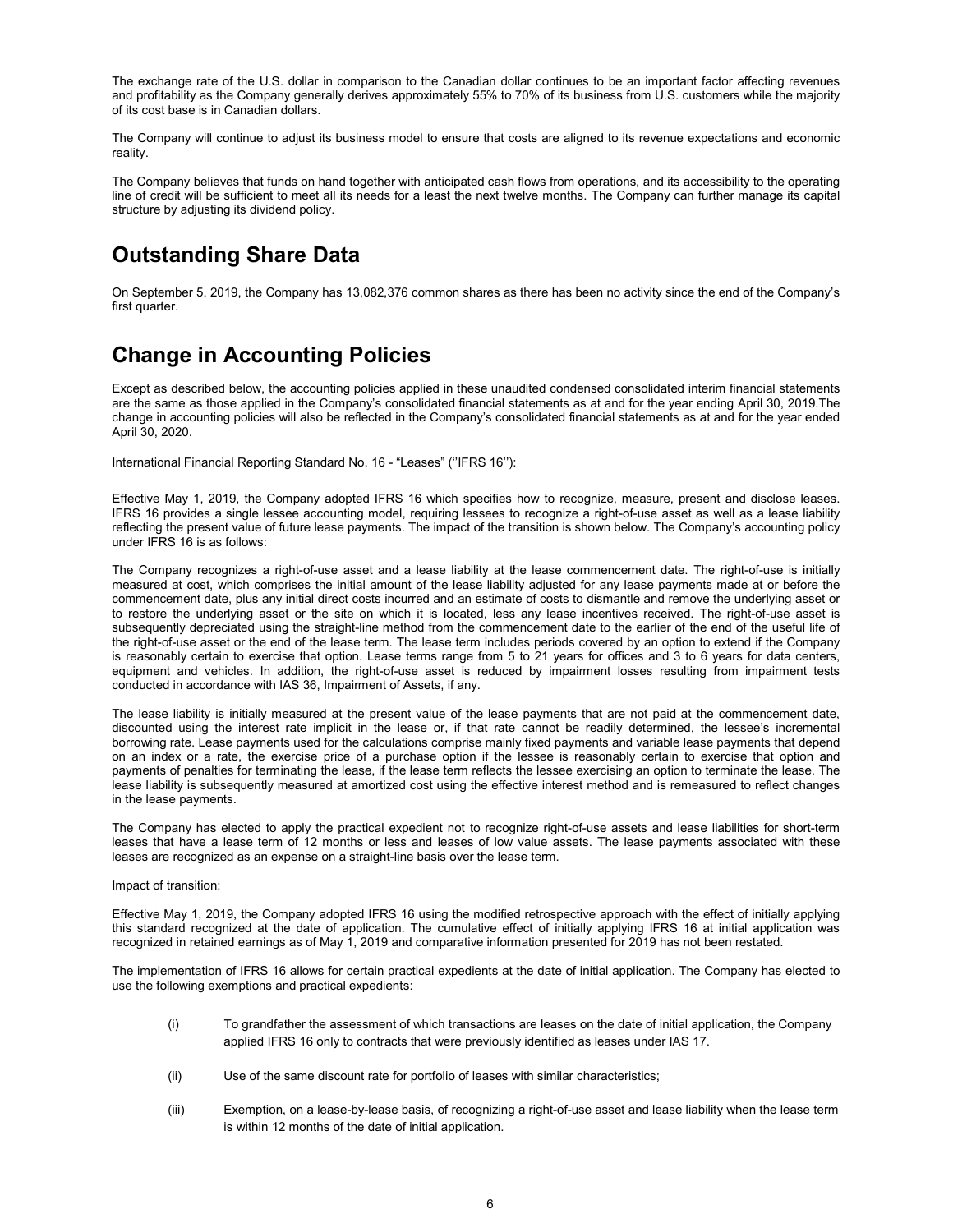- (iv) Exemption, on a lease-by-lease basis, of recognizing a right-of-use asset and lease liability when the lease has an underlying asset that is of low value;
- (v) Exclude initial direct costs, at the date of initial application only, on a lease-by-lease basis from the measurement of the right-of-use asset;
- (vi) Use hindsight at the date of initial application only, on a lease-by-lease basis, to determine the lease term if the contract contains options to extend or terminate the lease;
- (vii) No reassessment on whether a contract is or contains a lease under IAS 17;

The Company used its incremental borrowing rate at May 1, 2019 to calculate the right-of-use assets and lease liabilities. The weighted-average rate applied is 3.77%.

The following tables summarizes the impact of adopting IFRS 16 on the Company's condensed interim consolidated statements of financial position as at May 1, 2019, and its interim statements of income and comprehensive income for the three-months period ended July 31, 2019.

|                                                                                                                                                                                               | Impact of<br>adopting IFRS 16<br>at May 1, 2019 |
|-----------------------------------------------------------------------------------------------------------------------------------------------------------------------------------------------|-------------------------------------------------|
| Right-of-use assets - Increase<br>Deferred tax asset - Increase<br>Lease obligations - current - Increase<br>Lease obligations - non-current - Increase<br>Deferred rent liability - Decrease | 8,418<br>S.<br>404<br>(984)<br>(9,226)<br>271   |
| Impact at May 1, 2019 - Retained earnings                                                                                                                                                     | \$(1,117)                                       |

|                                                                                    | Impact of adopting<br>IFRS 16 for three<br>months ended July<br>31.2019 |
|------------------------------------------------------------------------------------|-------------------------------------------------------------------------|
| Cost of revenue – Services - Decrease                                              | 36<br>S                                                                 |
| Cost of revenue - Products - Decrease                                              |                                                                         |
| Operating expenses - Sales and Marketing - Decrease                                | 8                                                                       |
| Operating expenses - General and Administration - Decrease                         | 11                                                                      |
| Operating expenses – Research and Development - Decrease                           | 20                                                                      |
| Interest expenses - Increase                                                       | (95)                                                                    |
| Income tax expense - Decrease                                                      |                                                                         |
| Impact at July 31, 2019 – Condensed Interim Statements of Income and Comprehensive |                                                                         |
| income                                                                             |                                                                         |

The following table reconciles the Company's operating lease obligations at April 30, 2019, as previously disclosed in the Company's consolidated financial statements, to the lease obligations recognized on initial application of IFRS 16 at May 1, 2019:

| Operating lease commitments at April 30, 2019                                                                                                                                                                                                                                                    | \$13.804                                       |
|--------------------------------------------------------------------------------------------------------------------------------------------------------------------------------------------------------------------------------------------------------------------------------------------------|------------------------------------------------|
| Effect of discounting using the incremental borrowing rate at May 1, 2019<br>Variable lease payments that do not depend on an index or rate<br>Recognition exemption for short-term leases<br>Recognition exemption for low value leases<br>Extension options reasonably certain to be exercised | (1,636)<br>(4, 493)<br>(484)<br>(348)<br>3,367 |
| Lease obligations as at May 1, 2019                                                                                                                                                                                                                                                              | \$10.210                                       |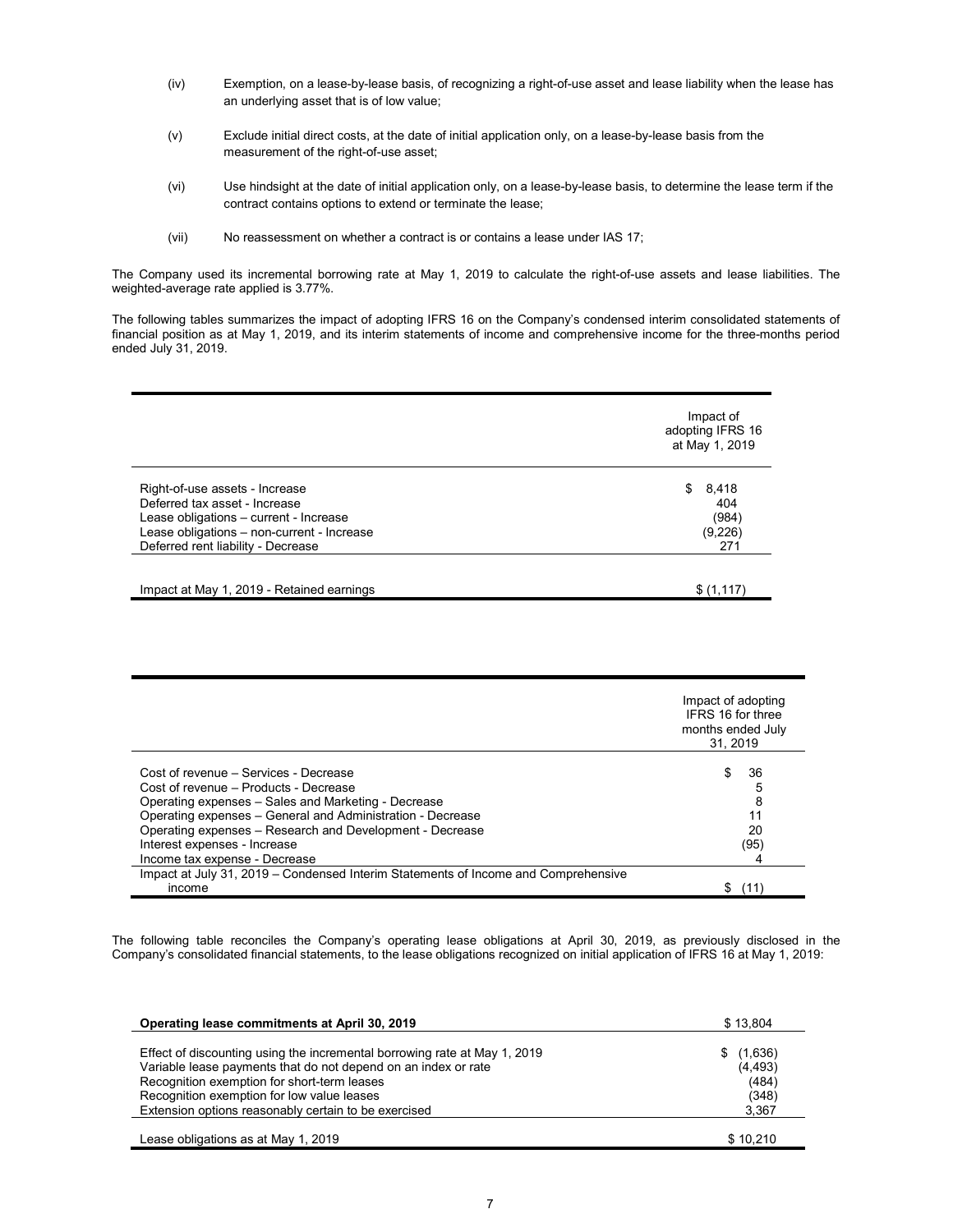# Critical Accounting Policies

The Company's critical accounting policies are those that it believes are the most important in determining its financial condition and results. A summary of the Company's significant accounting policies, including the critical accounting policies discussed below, is set out in the notes to the accompanying financial statements and the financial statements for the year ended April 30, 2019.

### Use of estimates, assumptions and judgments

The preparation of the consolidated financial statements requires management to make estimates, assumptions, and judgments that affect the application of accounting policies and the reported amounts of assets and liabilities and disclosures of contingent assets and liabilities at the dates of the financial statements and the reported amounts of revenue and expenses during the reporting periods.

Reported amounts and note disclosures reflect the overall economic conditions that are most likely to occur and the anticipated measures that management intends to take. Actual results could differ from those estimates. Estimates and underlying assumptions are reviewed on an ongoing basis. Revisions to accounting estimates are recognized in the period in which the estimates are revised and in any future periods affected.

Information about areas requiring the use of judgment, management assumptions and estimates, and key sources of estimation uncertainty that the Company believes could have the most significant impact on reported amounts is noted below:

(i) Revenue recognition:

Revenue recognition is subject to critical judgment, particularly in bundled arrangements where judgment is required in identifying performance obligations and allocating revenue to each performance obligation, which may include licenses, professional services, maintenance services and subscription services, based on the relative stand-alone selling price of each performance obligation. As certain of these performance obligations have a term of more than one year, the identification and the allocation of the consideration received to the performance obligations impacts the amount and timing of revenue recognition.

(ii) Government assistance:

Management uses judgment in estimating amounts receivable for various refundable and non-refundable tax credits earned from the federal and provincial governments and in assessing the eligibility of research and development and other expenses which give rise to these credits.

(iii) Income taxes:

In assessing the realizability of deferred tax assets, management considers whether it is probable that some portion or all of the deferred tax assets will not be realized. The ultimate realization of deferred tax assets is dependent upon the generation of future taxable income and available tax planning strategies.

Deferred tax assets and liabilities contain estimates about the nature and timing of future permanent and temporary differences as well as the future tax rates that will apply to those differences. Changes in tax laws and rates as well as changes to the expected timing of reversals may have a significant impact on the amounts recorded for deferred tax assets and liabilities. Management closely monitors current and potential changes to tax law and bases its estimates on the best available information at each reporting date.

(iv) Impairment of assets:

Impairment assessments may require the Company to determine the recoverable amount of a cash generating unit ("CGU"), defined as the smallest identifiable group of assets that generates cash inflows independent of other assets. This determination requires significant estimates in a variety of areas including: expected sales, gross margins, selling costs, timing and size of cash flows, and discount and interest rates. The Company documents and supports all assumptions made in the above estimates and updates such assumptions to reflect the best information available to the Company if and when an impairment assessment requires the recoverable amount of a CGU to be determined.

(v) Allowance for expected credit losses:

The Company recognizes a loss allowance for expected credit losses on trade accounts receivable, using a probability weighted estimate of credit losses. In its assessment, management estimates the expected credit losses based on actual credit loss experience and informed credit assessment, taking into consideration credit loss insurance and the credit-worthiness of each customer, taking into account each customer's financial condition and payment history and forward-looking information. Furthermore, these estimates must be continuously evaluated and updated. If actual credit losses differ from estimates, future earnings would be affected.

(vi) Business combinations:

Business combinations are accounted for in accordance with the acquisition method. On the date that control is obtained, the identifiable assets, liabilities and contingent liabilities of the acquired company are measured at their fair value. Depending on the complexity of determining these valuations, the Company uses appropriate valuation techniques which are generally based on a forecast of the total expected future net discounted cash flows. These valuations are linked closely to the assumptions made by management regarding the future performance of the related assets and the discount rate applied as it would be assumed by a market participant.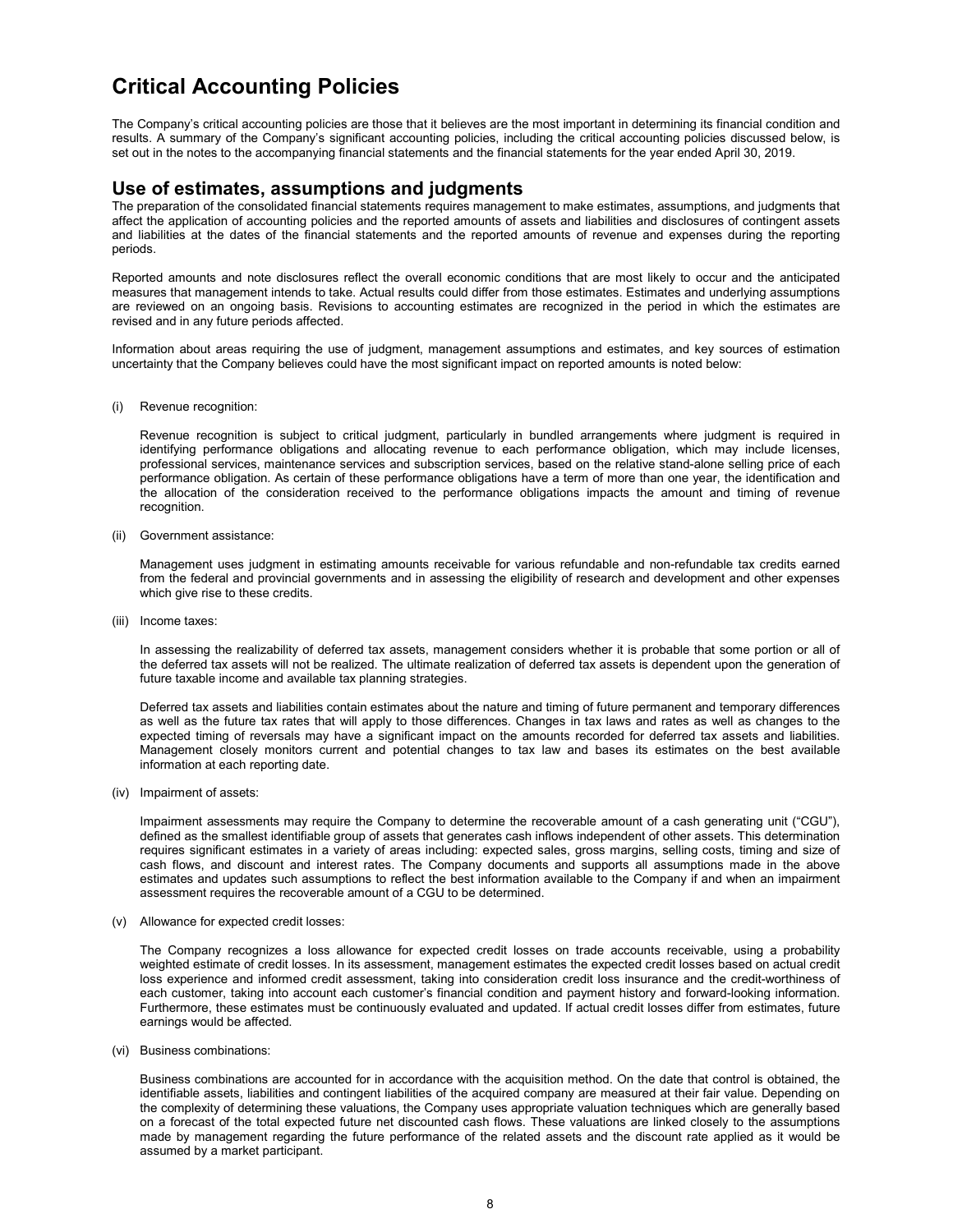# Disclosure Controls and Procedures

Disclosure controls and procedures are designed to provide reasonable assurance that material information is gathered and reported to senior management on a timely basis so that appropriate decisions can be made regarding public disclosure. The Company's Chief Executive Officer (CEO) and its Chief Financial Officer (CFO) are responsible for establishing and maintaining disclosure controls and procedures regarding the communication of information. They are assisted in this responsibility by the Company's Executive Committee, which is composed of members of senior management. Based on the evaluation of the Company's disclosure controls and procedures, the Chief Executive Officer and Chief Financial Officer have concluded that these disclosure controls and procedures were effective as of July 31, 2019. The PCSYS acquisition occurred in Q4 of fiscal 2019 and we have elected to scope this out of the certification.

# Internal Control over Financial Reporting

The Company's management is responsible for establishing and maintaining adequate internal control over financial reporting to provide reasonable assurance regarding the reliability of the Company's financial reporting and its compliance with IFRS in its consolidated financial statements. The control framework that was designed by the Company's ICFR is in accordance with the framework criteria established in Internal Control – Integrated Framework issued by the Committee of Sponsoring Organizations of the Treadway Commission (2013) (COSO).

No changes to internal controls over financial reporting have come to management's attention during the three months period ending on July 31, 2019 that have materially affected or are reasonably likely to materially affect internal controls over financial reporting. The PCSYS acquisition occurred in Q4 of fiscal 2019 and we have elected to scope this out of the certification.

# Forward-Looking Information

This management's discussion and analysis contains "forward-looking information" within the meaning of applicable securities legislation. Although the forward-looking information is based on what the Company believes are reasonable assumptions, current expectations, and estimates, investors are cautioned from placing undue reliance on this information since actual results may vary from the forward-looking information. Forward-looking information may be identified by the use of forward-looking terminology such as "believe", "intend", "may", "will", "expect", "estimate", "anticipate", "continue" or similar terms, variations of those terms or the negative of those terms, and the use of the conditional tense as well as similar expressions.

Such forward-looking information that is not historical fact, including statements based on management's belief and assumptions cannot be considered as guarantees of future performance. They are subject to a number of risks and uncertainties, including but not limited to future economic conditions, the markets that the Company serves, the actions of competitors, major new technological trends, and other factors, many of which are beyond the Company's control, that could cause actual results to differ materially from those that are disclosed in or implied by such forward-looking information. The Company undertakes no obligation to update publicly any forward-looking information whether as a result of new information, future events or otherwise other than as required by applicable legislation.

Actual results and developments are likely to differ, and may differ materially, from those expressed or implied by the forwardlooking statements contained in this management discussion and analysis. Such statements are based on a number of assumptions which may prove to be incorrect, including, but not limited to, assumptions about: (i) competitive environment; (ii) operating risks; (iii) the Company's management and employees; (iv) capital investment by the Company's customers; (v) customer project implementations; (vi) liquidity; (vii) current global financial conditions; (viii) implementation of the Company's commercial strategic plan; (ix) credit; (x) potential product liabilities and other lawsuits to which the Company may be subject; (xi) additional financing and dilution; (xii) market liquidity of the Company's common shares; (xiii) development of new products; (xiv) intellectual property and other proprietary rights; (xv) acquisition and expansion; (xvi) foreign currency; (xvii) interest rate; (xviii) technology and regulatory changes; (xix) internal information technology infrastructure and applications, (xx) and cyber security.

# Non-IFRS Performance Measure

The Company uses a certain non-IFRS financial performance measure in its MD&A and other communications which is described in the following section. This non-IFRS measures do not have any standardized meaning prescribed by IFRS and is unlikely to be comparable to similarly titled measures reported by other companies. Readers are cautioned that the disclosure of such metrics are meant to add to, and not to replace, the discussion of financial results determined in accordance with IFRS. Management uses both IFRS and non-IFRS measures when planning, monitoring and evaluating the Company's performance.

## EBITDA and Adjusted EBITDA

EBITDA is calculated as earnings before interest expense, interest income, income taxes, depreciation and amortization. Adjusted EBITDA is calculated as EBITDA before acquisition related costs and stock-based compensation and restructuring costs. The Company believes that these measures are commonly used by investors and analysts to measure a company's performance, its ability to service debt and to meet other payment obligations, or as a common valuation measurement.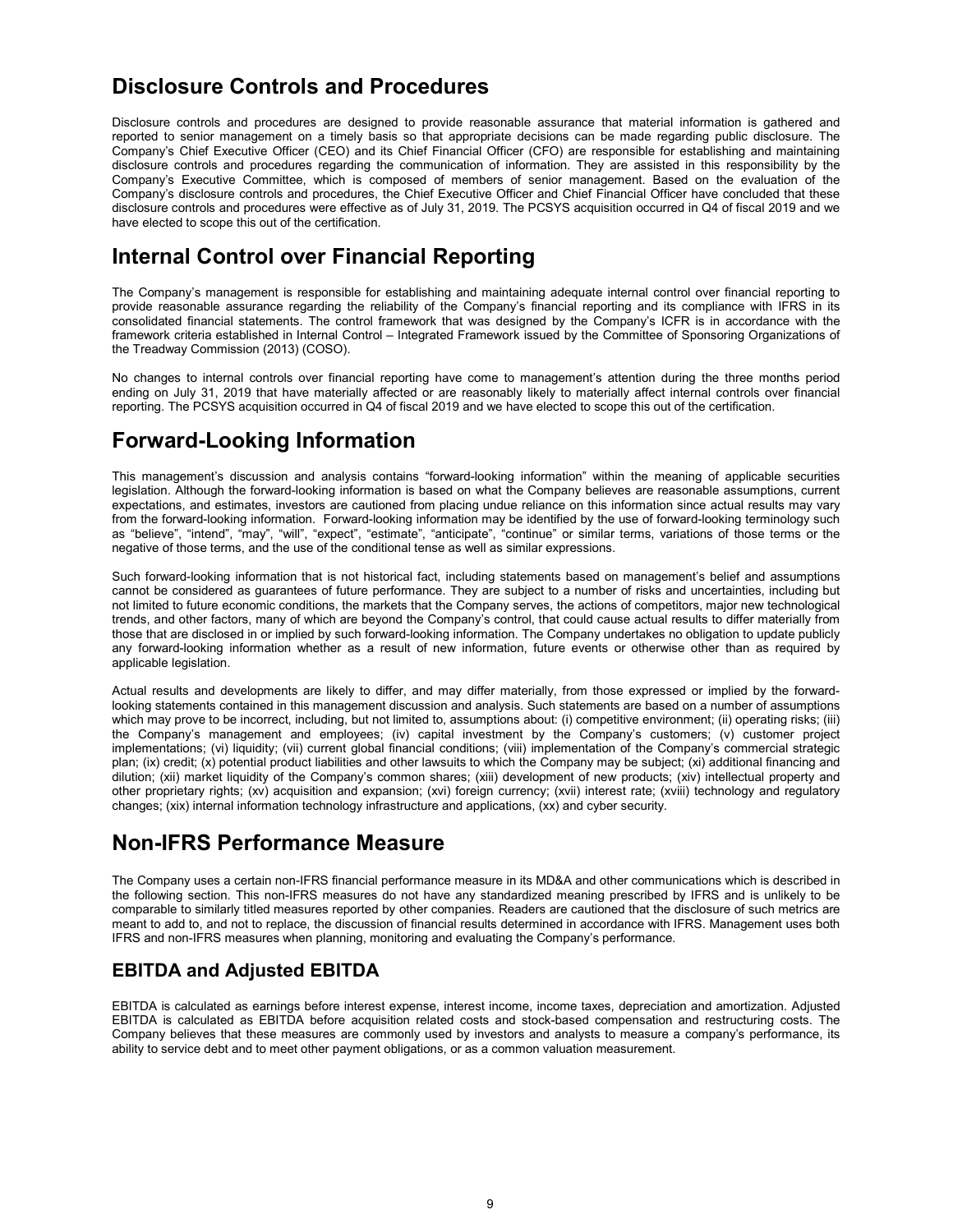The EBITDA and Adjusted EBITDA calculations, for the three-months periods ending July 31 of fiscal 2020 and 2019, derived from IFRS measures in the Company's condensed interim consolidated financial statements, is as follows:

|                                                                | Three-months<br>ended<br>July 31, 2019 | Three-months<br>ended<br>July 31, 2018 |
|----------------------------------------------------------------|----------------------------------------|----------------------------------------|
| Profit for the period                                          | \$<br>(267)                            | \$<br>13                               |
| Adjustments for:                                               |                                        |                                        |
| Depreciation of property and equipment and right-of-use assets | 477                                    | 223                                    |
| Depreciation of deferred development costs                     | 162                                    | 278                                    |
| Depreciation of other intangible assets                        | 413                                    | 122                                    |
| Interest expense                                               | 282                                    |                                        |
| Interest income                                                | (29)                                   | (81)                                   |
| Income taxes                                                   | 349                                    | (19)                                   |
| <b>EBITDA</b>                                                  | \$<br>1,387                            | 536                                    |
| Adjustments for:                                               |                                        |                                        |
| Stock-based compensation                                       | 188                                    | $\blacksquare$                         |
| Restructuring costs                                            | 420                                    |                                        |
| <b>Adjusted EBITDA</b>                                         | \$<br>1,995                            | 536                                    |

# Key Performance Indicators

The Company uses certain key performance indicators in its MD&A and other communications which are described in the following section. These key performance indicators are unlikely to be comparable to similarly titled indicators reported by other companies. Readers are cautioned that the disclosure of these metrics are meant to add to, and not to replace, the discussion of financial results determined in accordance with IFRS. Management uses both IFRS measures and key performance indicators when planning, monitoring and evaluating the Company's performance.

## Recurring Revenue

Recurring revenue (also referred to as Annual Recurring Revenue) is defined as the contractually committed purchase of SaaS, proprietary software maintenance, customer support, application hosting, database administration services and third-party maintenance services, over the next twelve months. The quantification assumes that the customer will renew the contractual commitment on a periodic basis as they come up for renewal. This portion of the Company's revenue is predictable and stable.

## Bookings

Broadly speaking, bookings refers to the total value of accepted contracts, including software licenses and other proprietary products and related support services, SaaS, third-party hardware and software and related support services, contracted work for services, and changes to such contracts recorded during a specified period. The Total Contract Value (TCV) is not typically limited to the first year, nor would it typically exclude certain transaction types. The Company believes that this metric is a primary indicator of the general state of the business performance. Bookings typically include all items with a revenue implication, such as new contracts, renewals, upgrades, downgrades, add-ons, early terminations and refunds. Bookings have historically been segmented into classifications, such as new account bookings or base account bookings, and performance in these bookings classes is frequently used in various sales and other compensation plans. Acknowledging the business shift to SaaS and in order to provide greater clarity around expected timing of future revenue, the Company has started to provide disaggregated information about bookings including software product bookings (perpetual license as well as SaaS Annual Recurring Revenue bookings) and professional services bookings. Accordingly, we expect to phase out the reporting of TCV bookings.

## Backlog

Generally, backlog refers to something unfulfilled. In a traditional software company, this term is used largely within finance. Historically for Tecsys, backlog referred to the value of contracted orders that have not shipped and services that had not yet been delivered. Backlog could also refer to the value of contracted or committed revenue that is not yet recognizable due to acceptance criteria, delivery of professional services, or some accounting rule. The Company's quantification of backlog was not limited to the first year, nor would it typically exclude certain transaction types. In this context, backlog was really "revenue backlog" and was the total unrecognized future revenue from existing signed contracts. Historically, Backlog included recurring revenue as discussed earlier.

With the Company's shift to SaaS, we believe it has become more relevant to measure Backlog from two different perspectives: (a) Professional Services Backlog that includes the value of contracted orders for the delivery of professional services (including those contracted orders that may extend beyond one year) and (b) the natural backlog that is created by Annual Recurring Revenue (recurring revenue assuming the customer will renew the contractual commitment on a periodic basis as those commitments come up for renewal). We believe that this disaggregation provides greater visibility to stakeholders as the Company continues its transition to SaaS. As such, we expect to phase out the reporting of aggregated Backlog amounts.

## Days Sales Outstanding (DSO)

Days sales outstanding (DSO) is a measure of the average number of days that a company takes to collect revenue after a sale has been made. The Company's DSO is determined on a quarterly basis and can be calculated by dividing the amount of accounts receivable and work in progress at the end of a quarter by the total value of sales during the same quarter and multiplying the result by 90 days.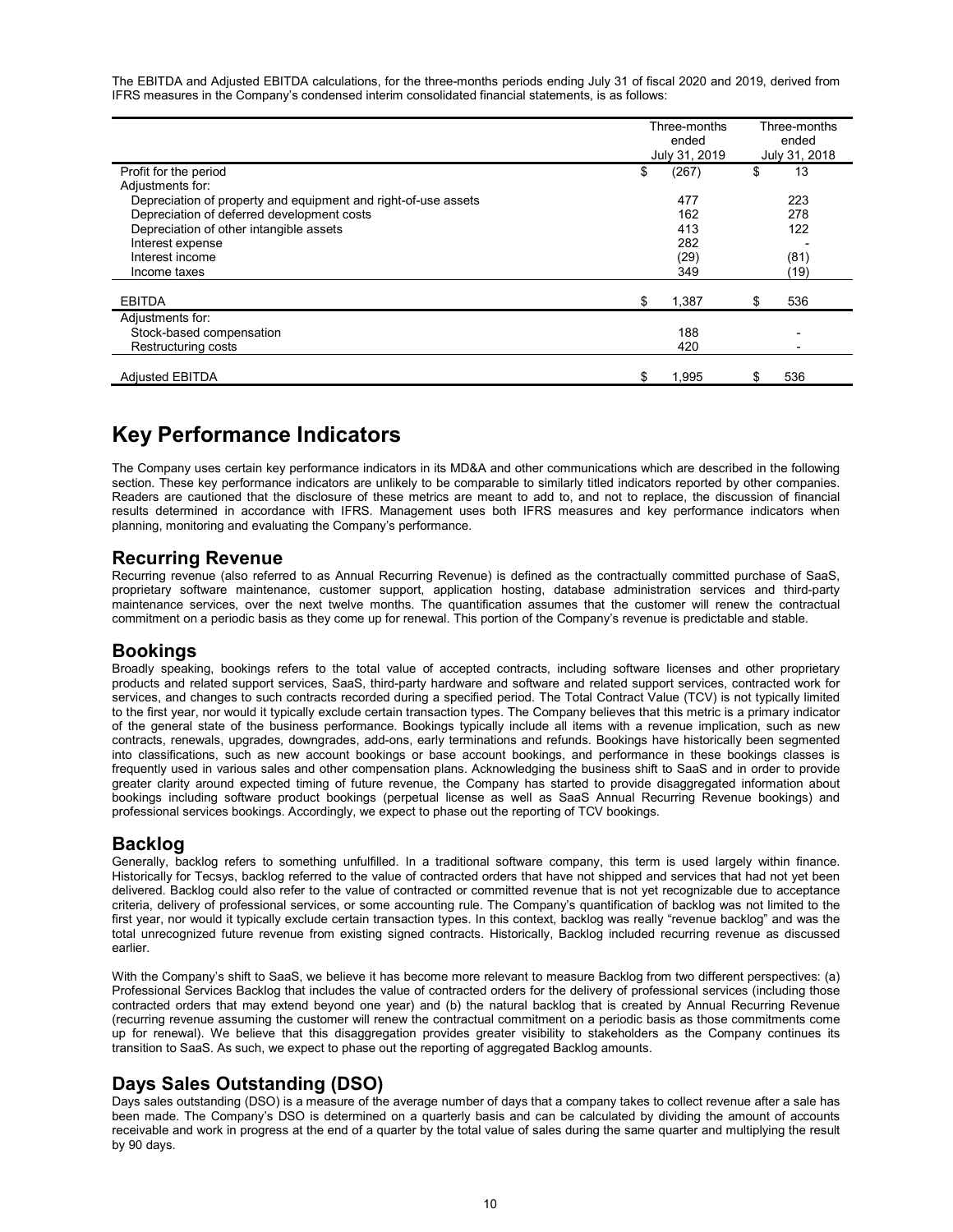Condensed Interim Consolidated Financial Statements of (Unaudited)

# TECSYS INC.

For the three-months periods ended July 31, 2019 and 2018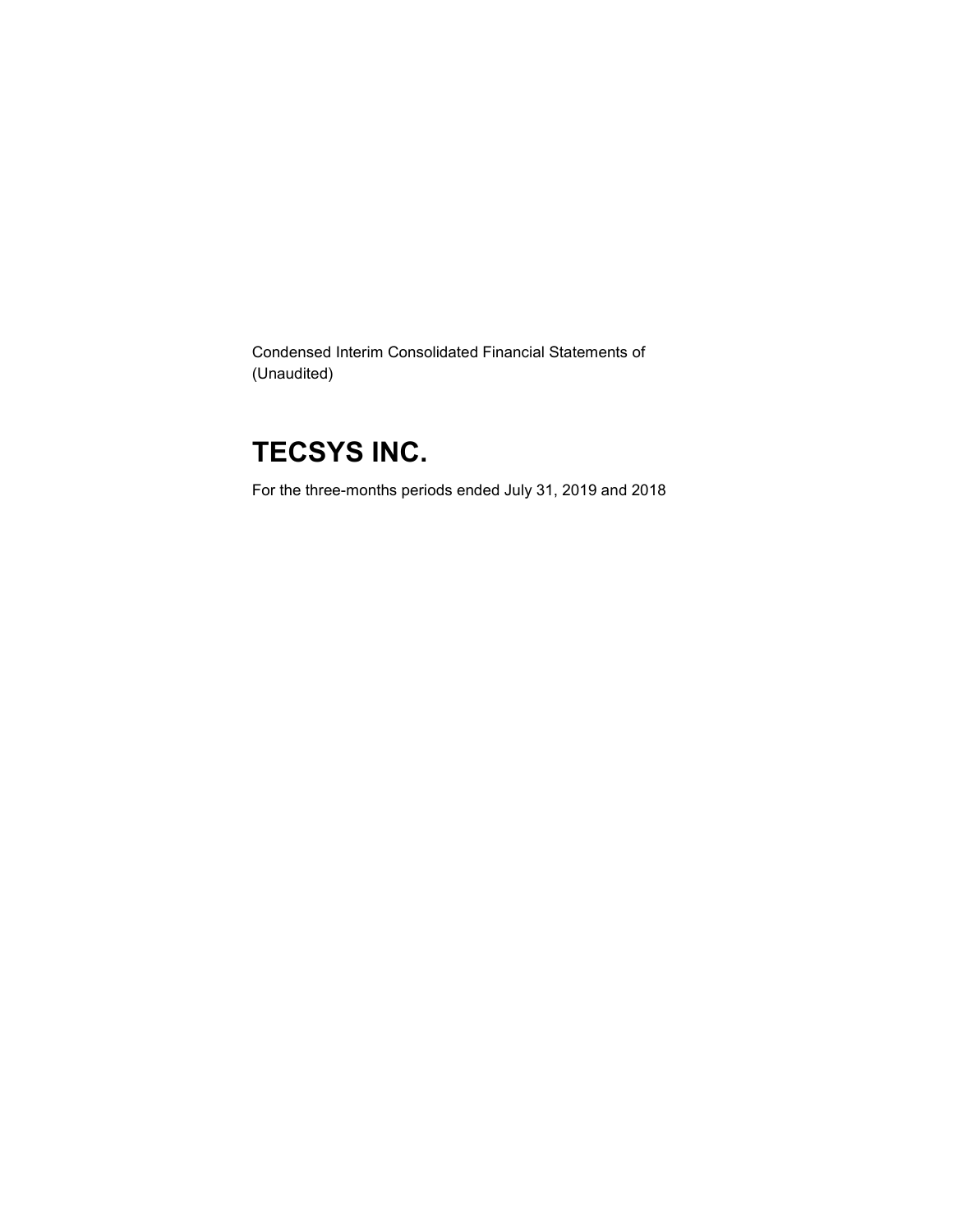## MANAGEMENT'S COMMENTS ON THE UNAUDITED CONDENSED INTERIM CONSOLIDATED FINANCIAL STATEMENTS FOR THE THREE-MONTHS PERIODS ENDED JULY 31, 2019 and 2018

NOTICE OF NO AUDITOR REVIEW OF INTERIM FINANCIAL STATEMENTS

The accompanying unaudited condensed interim consolidated financial statements of the Company have been prepared by and are the responsibility of the Company's Management.

The Company's independent auditors, KPMG LLP, have not performed a review of these financial statements in accordance with standards established by the Chartered Professional Accountants of Canada for a review of interim financial statements by an entity's auditors.

Dated this 5th day of September 2019.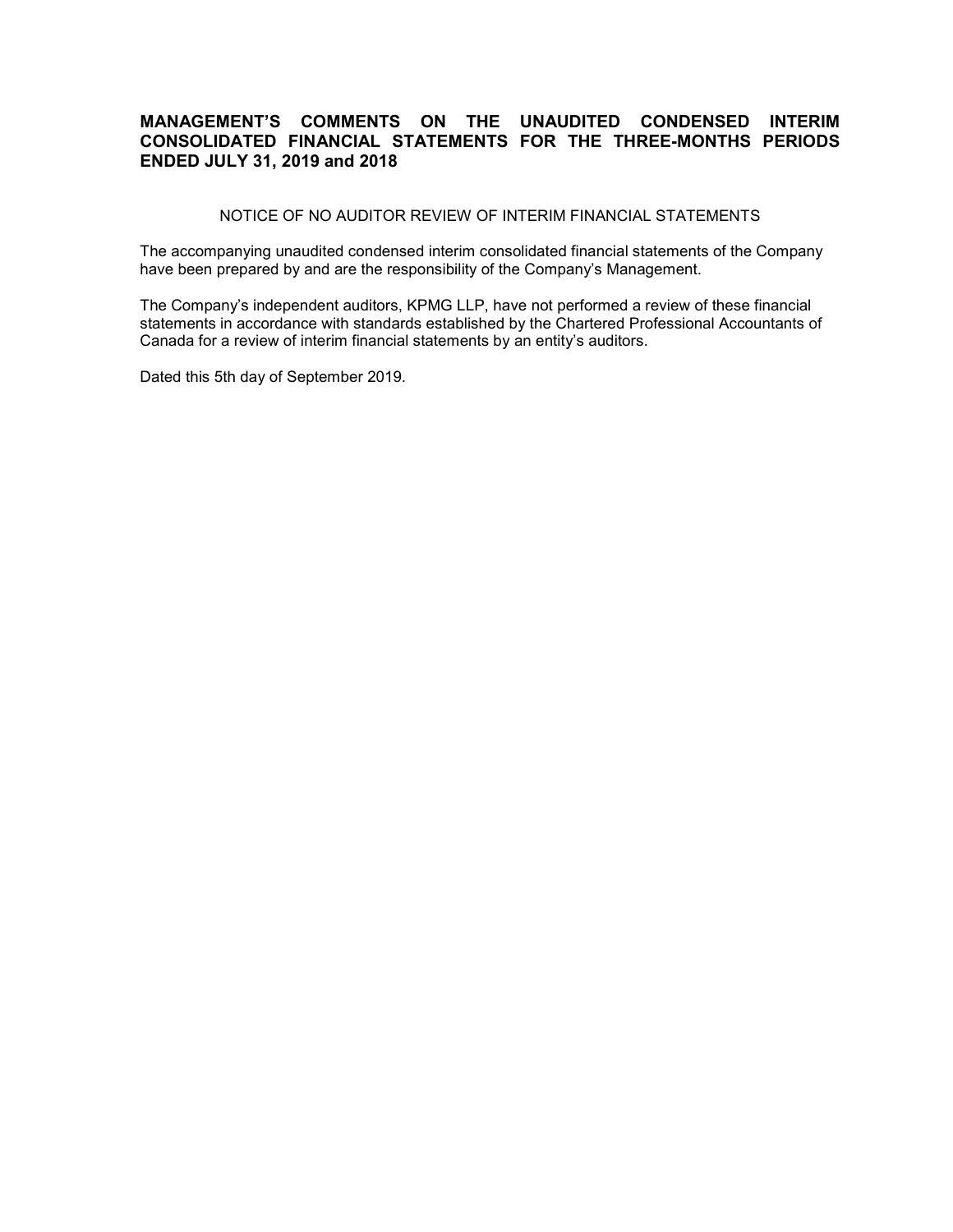Condensed Interim Consolidated Financial Statements (Unaudited)

For the three-months periods ended July 31, 2019 and 2018

## Financial Statements

| Condensed Interim Consolidated Statements of (Loss) Income and Comprehensive (Loss) Income 3 |  |
|----------------------------------------------------------------------------------------------|--|
|                                                                                              |  |
|                                                                                              |  |
|                                                                                              |  |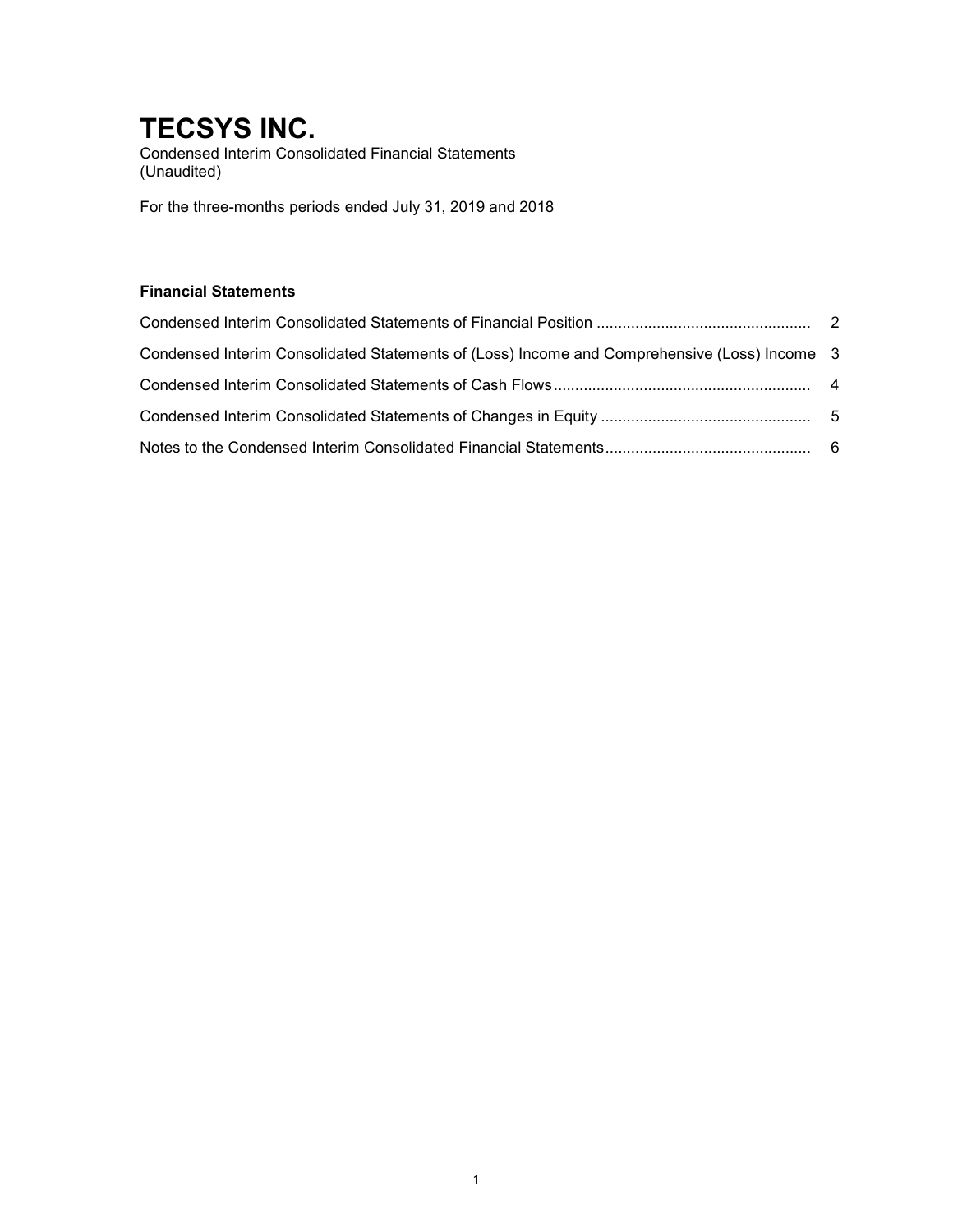Tecsys Inc. Condensed Interim Consolidated Statements of Financial Position (Unaudited) As at July 31, 2019 and April 30, 2019 (in thousands of Canadian dollars)

|                                                        | Note           | <b>July 31,</b><br>2019 | April 30,<br>2019 |
|--------------------------------------------------------|----------------|-------------------------|-------------------|
| <b>Assets</b>                                          |                |                         |                   |
| <b>Current assets</b>                                  |                |                         |                   |
| Cash and cash equivalents                              | \$             | 13,348<br>\$            | 14,913            |
| Accounts receivable                                    |                | 13,203                  | 14,986            |
| Work in progress                                       |                | 660                     | 811               |
| Other receivables                                      |                | 756                     | 392               |
| Tax credits                                            |                | 4,356                   | 3,493             |
| Inventory                                              |                | 659                     | 673               |
| Prepaid expenses                                       |                | 3,785                   | 3,223             |
| <b>Total current assets</b>                            |                | 36,767                  | 38,491            |
| <b>Non-current assets</b>                              |                |                         |                   |
|                                                        |                | 505                     | 278               |
| Other long-term receivables                            |                |                         |                   |
| Tax credits                                            |                | 5,326                   | 5,260             |
| Property and equipment                                 | 5              | 2,620                   | 2,714             |
| Right-of-use assets                                    |                | 8,146                   |                   |
| Deferred development costs                             |                | 1,068                   | 1.064             |
| Other intangible assets                                |                | 14,127                  | 14,706            |
| Goodwill                                               |                | 17,314                  | 17,456            |
| Deferred tax assets                                    |                | 5,878                   | 5,476             |
| <b>Total non-current assets</b>                        |                | 54,984                  | 46,954            |
| <b>Total assets</b>                                    | \$             | 91,751<br>\$            | 85,445            |
| <b>Liabilities</b>                                     |                |                         |                   |
| <b>Current liabilities</b>                             |                |                         |                   |
| Accounts payable and accrued liabilities               | \$             | 11,167<br>\$            | 11,633            |
| Deferred revenue                                       |                | 13,772                  | 14,252            |
| Current portion of long-term debt                      | 6              | 1,097                   | 1,022             |
| Lease obligations                                      | 7              | 968                     |                   |
| Other current liabilities                              |                | 4,073                   | 4,111             |
| <b>Total current liabilities</b>                       |                | 31,077                  | 31,018            |
| <b>Non-current liabilities</b>                         |                |                         |                   |
| Long-term debt                                         | 6              | 10,516                  | 10,827            |
| Other non-current liabilities                          |                | 2,066                   | 2,333             |
| Lease obligations                                      | $\overline{7}$ | 8,986                   |                   |
| Deferred tax liabilities                               |                | 1,745                   | 1,769             |
| <b>Total non-current liabilities</b>                   |                | 23,313                  | 14,929            |
| <b>Total liabilities</b>                               |                | 54,390                  | 45,947            |
| <b>Equity</b>                                          |                |                         |                   |
|                                                        |                |                         |                   |
| Share capital                                          | 4<br>4         | 19,144                  | 19,144            |
| Contributed surplus                                    |                | 10,131                  | 9,943             |
| Retained earnings                                      |                | 8,514                   | 10,618            |
| Accumulated other comprehensive income loss            | 11             | (428)                   | (207)             |
| Total equity attributable to the owners of the Company |                | 37,361                  | 39,498            |
| <b>Total liabilities and equity</b>                    | \$             | 91,751<br>\$            | 85,445            |

See accompanying notes to the unaudited condensed interim consolidated financial statements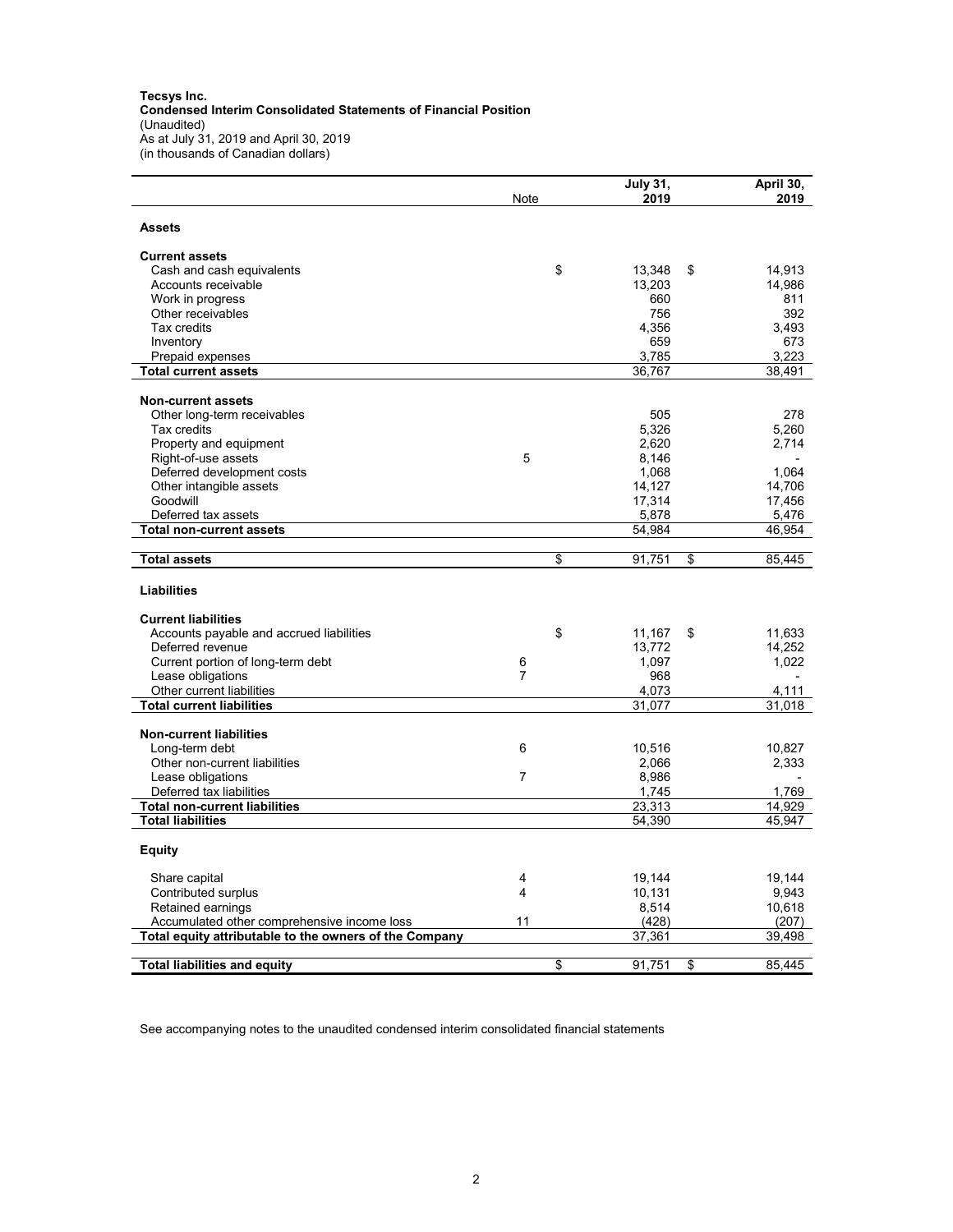#### TECSYS Inc.

Condensed Interim Consolidated Statements of (Loss) Income and Comprehensive (Loss) Income (Unaudited) Three-month periods ended July 31, 2019 and 2018

(in thousands of Canadian dollars, except per share data)

|                                                                  |      | Three months | Three months             |
|------------------------------------------------------------------|------|--------------|--------------------------|
|                                                                  |      | Ended        | Ended                    |
|                                                                  |      | July 31,     | July 31,                 |
|                                                                  | Note | 2019         | 2018                     |
| Revenue:                                                         |      |              |                          |
|                                                                  |      |              |                          |
| Proprietary products                                             |      | \$<br>444    | \$<br>1.325              |
| Third-party products                                             |      | 3.652        | 1.456                    |
| Cloud, maintenance and subscription                              |      | 9,782        | 6,991                    |
| Professional services                                            |      | 9,742        | 6,067                    |
| Reimbursable expenses                                            |      | 630          | 443                      |
| <b>Total revenue</b>                                             |      | 24,250       | 16,282                   |
| Cost of revenue:                                                 |      |              |                          |
| Products                                                         |      | 2,962        | 1,275                    |
| Services                                                         | 8    | 9,125        | 6,980                    |
| Reimbursable expenses                                            |      | 630          | 443                      |
| <b>Total cost of revenue</b>                                     |      | 12,717       | 8,698                    |
|                                                                  |      |              |                          |
| <b>Gross profit</b>                                              |      | 11,533       | 7,584                    |
|                                                                  |      |              |                          |
| <b>Operating expenses:</b><br>Sales and marketing                |      | 4,508        | 3,434                    |
| General and administration                                       |      | 2,384        | 1,580                    |
| Research and development, net of tax credits                     |      | 3,718        | 2,668                    |
| Restructuring costs                                              | 9    | 420          |                          |
| <b>Total operating expenses</b>                                  |      | 11,030       | 7,682                    |
|                                                                  |      |              |                          |
| Profit (loss) from operations                                    |      | 503          | (98)                     |
| Net finance costs (income)                                       | 10   | 421          | (92)                     |
|                                                                  |      |              |                          |
| Profit (loss) before income taxes                                |      | 82           | (6)                      |
|                                                                  |      |              |                          |
| Income tax (benefit) expense                                     |      | 349          | (19)                     |
|                                                                  |      |              |                          |
| (Loss) profit attributable to the owners of the Company          |      | \$<br>(267)  | \$<br>13                 |
| Other comprehensive (loss) income:                               |      |              |                          |
| Effective portion of changes in fair value on designated revenue |      |              |                          |
| hedges                                                           | 11   | 136          | 50                       |
|                                                                  |      |              |                          |
| Exchange differences on translation of foreign operations        | 11   | (357)        | $\overline{\phantom{a}}$ |
| Comprehensive (loss) income attributable to the owners of the    |      |              |                          |
| Company                                                          |      | \$<br>(488)  | \$<br>63                 |
|                                                                  |      |              |                          |
| Basic and diluted (loss) earnings per common share               | 4    | \$<br>(0.02) | \$<br><b>NIL</b>         |

See accompanying notes to the unaudited condensed interim consolidated financial statements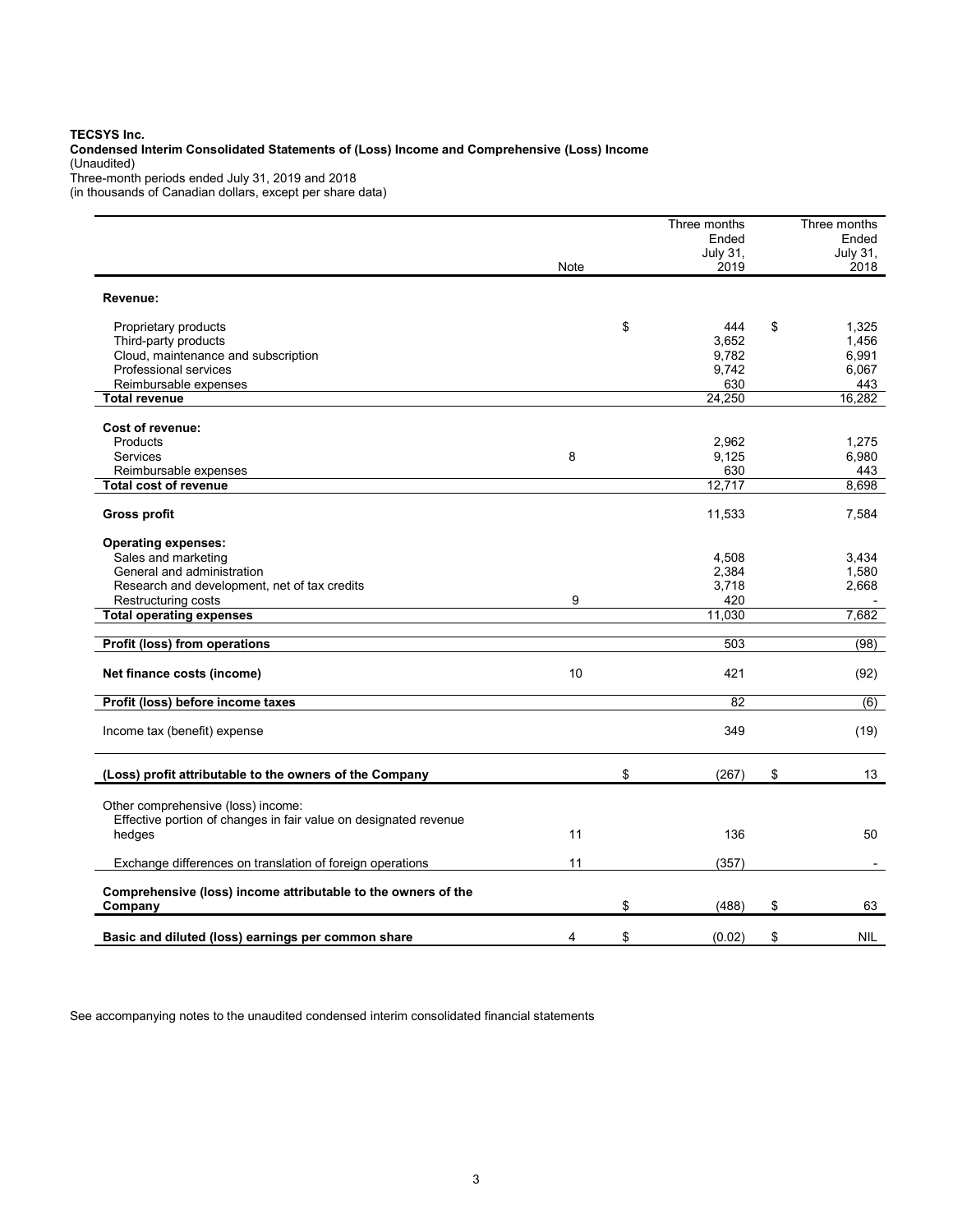#### TECSYS Inc.

#### Condensed Interim Consolidated Statements of Cash Flows (Unaudited)

Three-months periods ended July 31, 2019 and 2018

(in thousands of Canadian dollars)

|                                                                          |                | Three months | Three months    |
|--------------------------------------------------------------------------|----------------|--------------|-----------------|
|                                                                          |                | Ended        | Ended           |
|                                                                          |                | July 31,     | <b>July 31,</b> |
|                                                                          | Note           | 2019         | 2018            |
|                                                                          |                |              |                 |
| Cash flows (used in) from operating activities:                          |                |              |                 |
| (Loss) profit for the period<br>Adjustments for:                         |                | \$<br>(267)  | \$<br>13        |
| Depreciation of property and equipment and right-of-use assets           |                | 477          | 223             |
| Amortization of deferred development costs                               |                | 162          | 278             |
| Amortization of other intangible assets                                  |                | 413          | 122             |
| Net finance costs (income)                                               | 10             | 421          | (92)            |
| Unrealized foreign exchange and other                                    |                | (252)        | 142             |
| Non-refundable tax credits                                               |                | (236)        | (227)           |
| Stock-based compensation                                                 | 4              | 188          |                 |
| Income taxes                                                             |                | 349          |                 |
| Net cash from operating activities excluding changes in non-cash working |                |              |                 |
| capital items related to operations                                      |                |              |                 |
|                                                                          |                | 1,255        | 459             |
| Accounts receivable                                                      |                | 1,756        | 1,369           |
| Work in progress                                                         |                | 139          | (657)           |
| Other receivables                                                        |                | (714)        | (184)           |
| Tax credits                                                              |                | (691)        | (677)           |
| Inventory                                                                |                | 14           | 223             |
| Prepaid expenses                                                         |                | (433)        | (411)           |
| Accounts payable and accrued liabilities                                 |                | (1, 382)     | (853)           |
| Deferred revenue                                                         |                | (463)        | 1,657           |
| Changes in non-cash working capital items related to operations          |                | (1,774)      | 467             |
|                                                                          |                |              |                 |
| Net cash (used in) from operating activities                             |                | (519)        | 926             |
| Cash flows (used in) financing activities:                               |                |              |                 |
| Repayment of long-term debt                                              |                | (236)        | (12)            |
| Payment of lease obligations                                             | $\overline{7}$ | (242)        |                 |
| Interest paid                                                            |                | (241)        |                 |
| Net cash (used in) financing activities                                  |                | (719)        | (12)            |
|                                                                          |                |              |                 |
| Cash flows (used in) investing activities:                               |                |              |                 |
| Interest received                                                        | 10             | 29           | 81              |
| Acquisitions of property and equipment                                   |                | (127)        | (37)            |
| Acquisitions of other intangible assets                                  |                | (63)         | (17)            |
| Deferred development costs                                               |                | (166)        | (55)            |
| Net cash (used in) investing activities                                  |                | (327)        | (28)            |
| Net (decrease) increase in cash and cash equivalents during the period   |                | (1, 565)     | 886             |
| Cash and cash equivalents - beginning of period                          |                | 14,913       | 13,496          |
| Cash and cash equivalents - end of period                                |                | \$<br>13,348 | \$<br>14,382    |
|                                                                          |                |              |                 |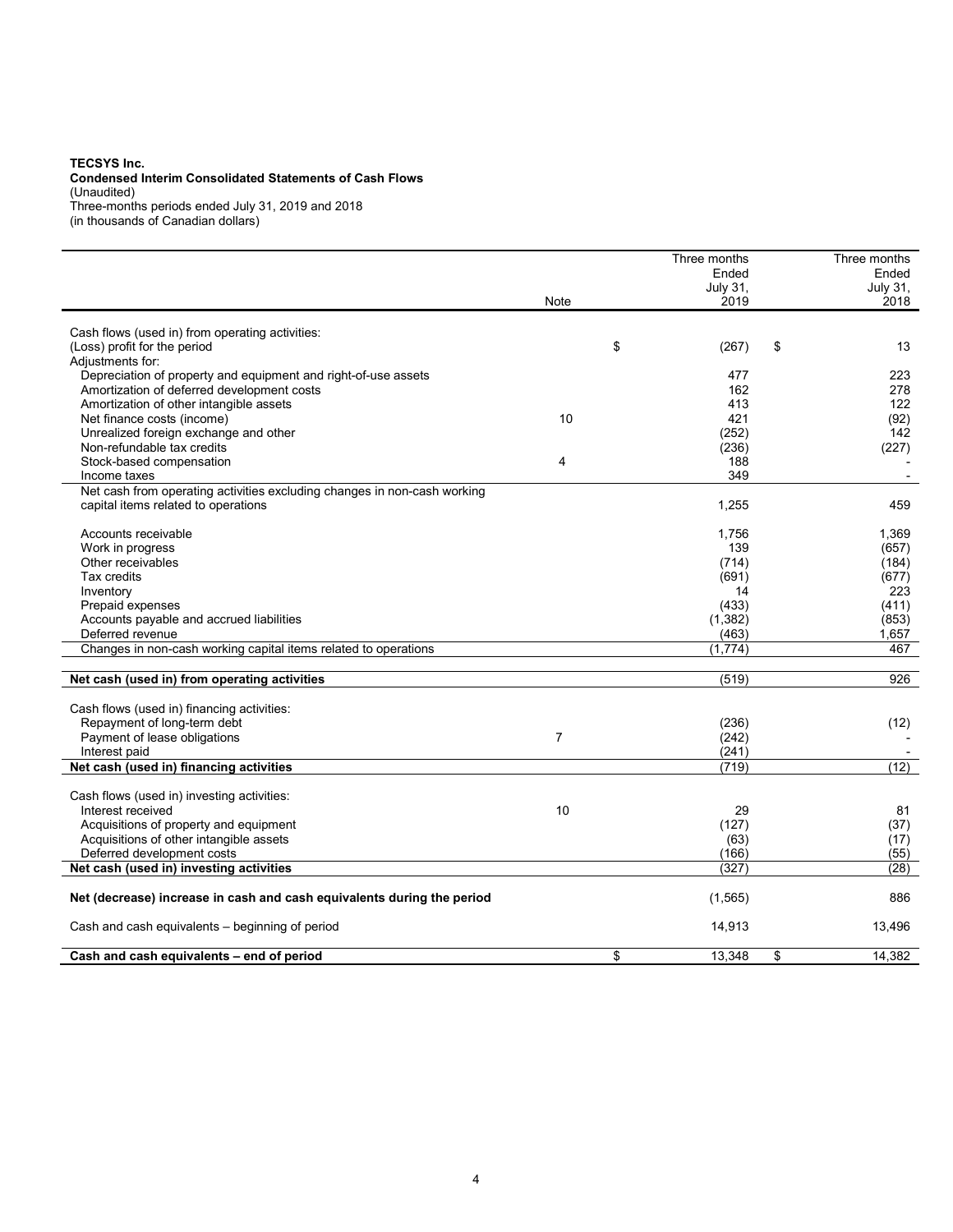#### TECSYS Inc. Condensed Interim Consolidated Statements of Changes in Equity (Unaudited) Three-month periods ended July 31, 2019 and 2018

(in thousand of Canadian dollars, except per share data)

|                                                                               |                |                          |               |                          | <b>Contributed</b> | Accumulated<br>other<br>comprehensive | <b>Retained</b>          |              |
|-------------------------------------------------------------------------------|----------------|--------------------------|---------------|--------------------------|--------------------|---------------------------------------|--------------------------|--------------|
|                                                                               |                |                          | Share capital |                          | surplus            | income (loss)                         | earnings                 | Total        |
|                                                                               |                | <b>Number</b>            |               | <b>Amount</b>            |                    |                                       |                          |              |
|                                                                               | <b>Note</b>    |                          |               |                          |                    |                                       |                          |              |
| Balance, April 30, 2019                                                       |                | 13,082,376               | \$            | 19,144                   | \$<br>9,943        | \$<br>(207)                           | \$<br>10,618             | \$<br>39,498 |
| Adjustment on initial application of IFRS 16                                  | 3              | $\blacksquare$           |               | $\overline{\phantom{a}}$ | $\blacksquare$     | $\overline{\phantom{a}}$              | (1, 117)                 | (1, 117)     |
| Adjusted balance, May 1, 2019                                                 |                | 13,082,376               |               | 19.144                   | 9.943              | (207)                                 | 9,501                    | 38,381       |
|                                                                               |                |                          |               |                          |                    |                                       |                          |              |
| Loss for the period                                                           |                |                          |               |                          |                    |                                       | (267)                    | (267)        |
| Other comprehensive income for the                                            |                |                          |               |                          |                    |                                       |                          |              |
| period:                                                                       |                |                          |               |                          |                    |                                       |                          |              |
| Effective portion of changes in fair value                                    |                |                          |               |                          |                    |                                       |                          |              |
| on designated revenue hedges                                                  | 11             |                          |               |                          |                    | 136                                   |                          | 136          |
| Exchange difference on translation of                                         |                |                          |               |                          |                    |                                       |                          |              |
| foreign operations                                                            | 11             |                          |               |                          |                    | (357)                                 |                          | (357)        |
| Stock-based compensation                                                      | $\overline{4}$ | $\overline{\phantom{a}}$ |               |                          | 188                | $\sim$                                | $\blacksquare$           | 188          |
| Total comprehensive income (loss) for                                         |                |                          |               |                          |                    |                                       |                          |              |
| the period                                                                    |                | $\blacksquare$           |               | $\overline{\phantom{a}}$ | 188                | (221)                                 | (267)                    | (300)        |
| Dividends to equity owners                                                    | $\overline{4}$ | $\blacksquare$           |               | $\blacksquare$           | $\sim$             | $\sim$                                | (720)                    | (720)        |
| Total transaction with owners of the                                          |                |                          |               |                          |                    |                                       |                          |              |
| Company                                                                       |                |                          |               |                          | $\overline{a}$     |                                       | (720)                    | (720)        |
| <b>Balance, July 31, 2019</b>                                                 |                | 13,082,376               | \$            | 19,144                   | \$<br>10,131       | \$<br>(428)                           | \$<br>8,514              | \$<br>37,361 |
|                                                                               |                |                          |               |                          |                    |                                       |                          |              |
|                                                                               |                |                          |               |                          |                    |                                       |                          |              |
| Balance, April 30, 2018                                                       |                | 13,082,376               | \$            | 19.144                   | \$<br>9,577        | \$<br>(113)                           | \$<br>14,527             | \$<br>43,135 |
|                                                                               |                |                          |               |                          |                    |                                       | (421)                    | (421)        |
| Adjustment on initial application of IFRS 15<br>Adjusted balance, May 1, 2018 |                | 13,082,376               |               | 19,144                   | 9,577              | (113)                                 |                          | 42,714       |
|                                                                               |                |                          |               |                          |                    |                                       | 14,106                   |              |
| Profit for the period                                                         |                |                          |               |                          |                    |                                       | 13                       | 13           |
| Other comprehensive income for the                                            |                |                          |               |                          |                    |                                       |                          |              |
| period:                                                                       |                |                          |               |                          |                    |                                       |                          |              |
| Effective portion of changes in fair value                                    |                |                          |               |                          |                    |                                       |                          |              |
| on designated revenue                                                         |                |                          |               |                          |                    |                                       |                          |              |
| hedges                                                                        | 11             | $\overline{a}$           |               | $\overline{a}$           | $\sim$             | 50                                    | $\overline{\phantom{a}}$ | 50           |
| Total comprehensive income (loss) for                                         |                |                          |               |                          |                    |                                       |                          |              |
| the period                                                                    |                | $\overline{\phantom{a}}$ |               |                          |                    | 50                                    | 13                       | 63           |
| Dividends to equity owners                                                    |                |                          |               |                          |                    |                                       | (654)                    | (654)        |
| Total transaction with owners of the                                          |                |                          |               |                          |                    |                                       |                          |              |
| Company                                                                       |                |                          |               |                          |                    |                                       | (654)                    | (654)        |
|                                                                               |                |                          |               |                          |                    |                                       |                          |              |
| Balance, July 31, 2018                                                        |                | 13,082,376<br>\$         |               | 19,144                   | \$<br>9,577        | \$<br>(63)                            | \$<br>13,465             | \$<br>42,123 |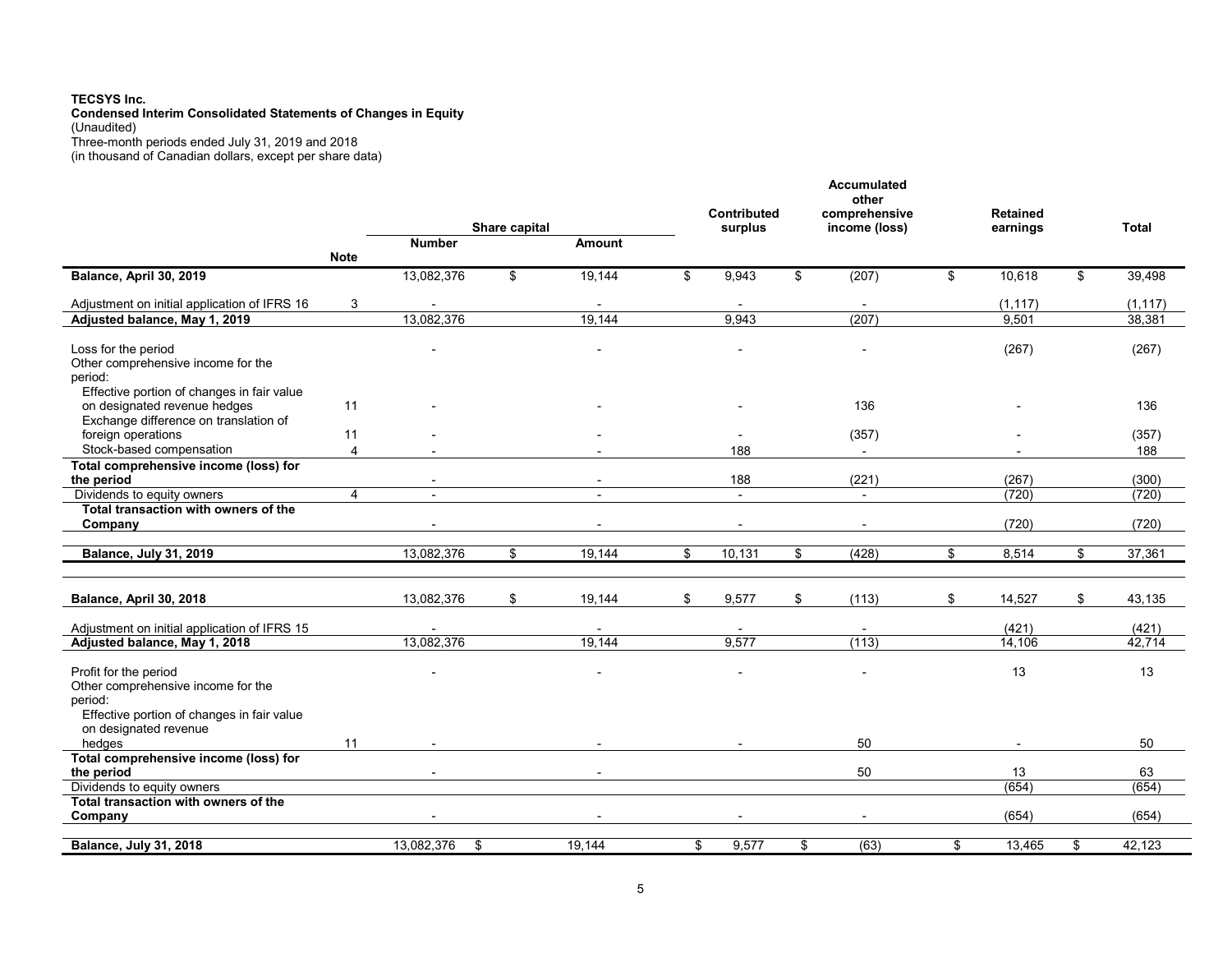Notes to the Condensed Interim Consolidated Financial Statements (Unaudited)

Three-month periods ended July 31, 2019 and 2018 (in Canadian dollars, tabular amounts in thousands, except per share data and otherwise noted)

### 1. Description of business:

Tecsys Inc. (the "Company") was incorporated under the Canada Business Corporations Act in 1983. The Company's principal business activity is the development, marketing and sale of enterprise-wide supply chain management software for distribution, warehousing, transportation logistics, point-of-use and order management. The Company also provides related consulting, education and support services. The Company is headquartered at 1, Place Alexis Nihon, Montréal, Canada, and derives substantially all its revenue from customers located in the United States, Canada and Europe. The Company's customers consist primarily of healthcare systems, services parts, third-party logistics, retail and general wholesale high volume distribution industries. The condensed interim consolidated financial statements comprise the Company and its wholly-owned subsidiaries. The Company is a publicly listed entity and its shares are traded on the Toronto Stock Exchange under the symbol TCS.

## 2. Statement of compliance:

These condensed interim consolidated financial statements and the notes thereto have been prepared in accordance with International Accounting Standards ("IAS") 34, Interim Financial Reporting as issued by the International Accounting Standards Board ("IASB"). They do not include all the information required in the full annual financial statements. Certain information and footnote disclosures normally included in annual financial statements were omitted or condensed where such information is not considered material to the understanding of the Company's interim financial information. As such, they should be read in conjunction with the consolidated financial statements of the Company as at and for the year ended April 30, 2019.

The condensed interim consolidated financial statements were authorized for issue by the Board of Directors on September 5, 2019.

The preparation of financial data is based on accounting principles and practices consistent with those used in the preparation of the audited annual consolidated financial statements as at April 30, 2019, except for the changes in significant accounting policies mentioned below.

As at May 1, 2019, International Financial Reporting Standard No. 16 – "Leases" ("IFRS 16") have been applied. Changes to significant accounting policies are described in Note 3.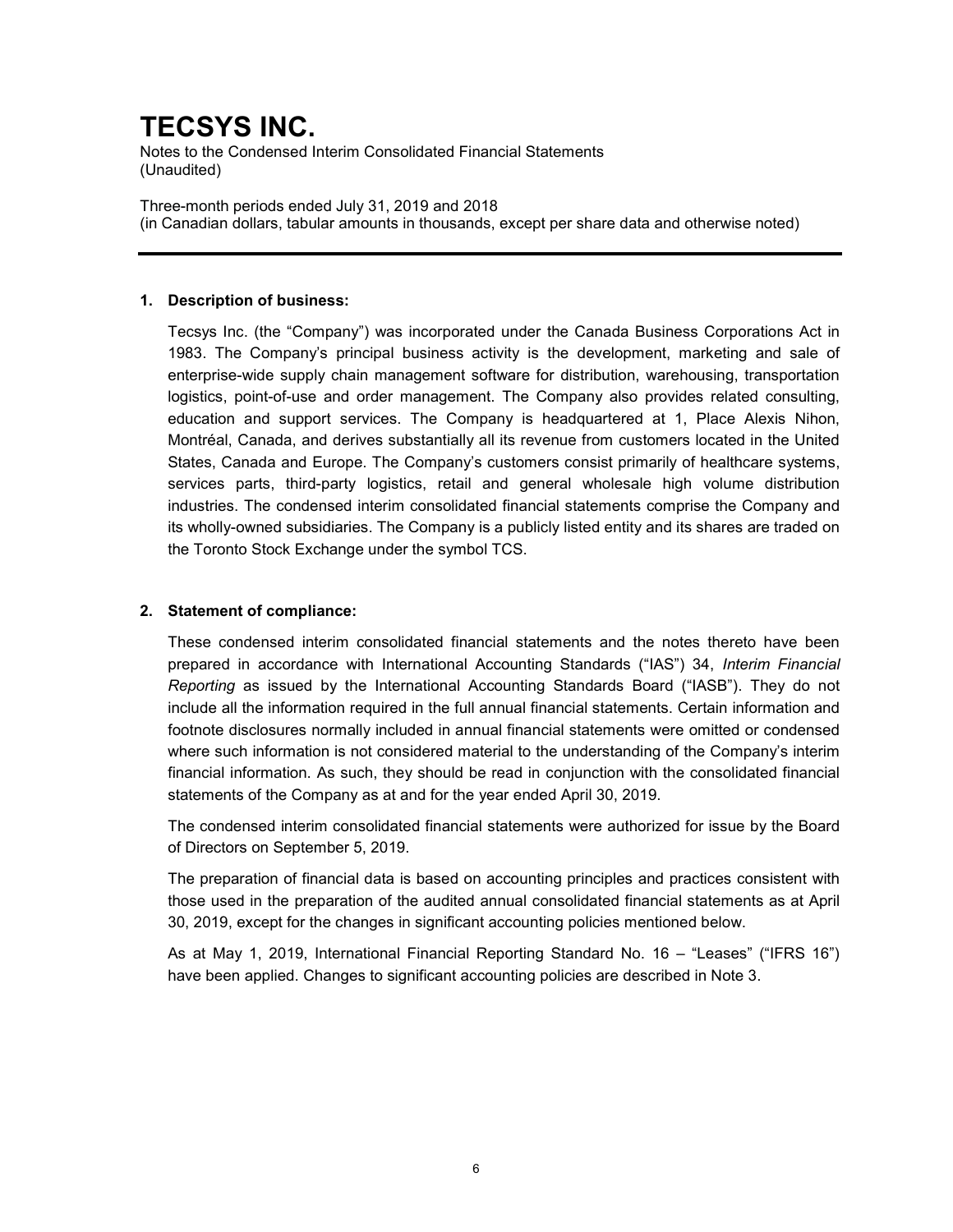Notes to the Condensed Interim Consolidated Financial Statements (Unaudited)

Three-month periods ended July 31, 2019 and 2018 (in Canadian dollars, tabular amounts in thousands, except per share data and otherwise noted)

### 3. Changes in significant accounting policies:

Except as described below, the accounting policies applied in these unaudited condensed consolidated interim financial statements are the same as those applied in the Company's consolidated financial statements as at and for the year ending April 30, 2019.

The changes in accounting policies will also be reflected in the Company's consolidated financial statements as at and for the year ending April 30, 2020.

International Financial Reporting Standard No. 16 – "Leases" ("IFRS 16")

Effective May 1, 2019, the Company adopted IFRS 16 which specifies how to recognize, measure, present and disclose leases. IFRS 16 provides a single lessee accounting model, requiring lessees to recognize a right-of-use asset as well as a lease liability reflecting the present value of future lease payments. The impact of the transition is shown below. The Company's accounting policy under IFRS 16 is as follows:

The Company recognizes a right-of-use asset and a lease liability at the lease commencement date. The right-of-use is initially measured at cost, which comprises the initial amount of the lease liability adjusted for any lease payments made at or before the commencement date, plus any initial direct costs incurred and an estimate of costs to dismantle and remove the underlying asset or to restore the underlying asset or the site on which it is located, less any lease incentives received. The right-of-use asset is subsequently depreciated using the straight-line method from the commencement date to the earlier of the end of the useful life of the right-of-use asset or the end of the lease term. The lease term includes periods covered by an option to extend if the Company is reasonably certain to exercise that option. Lease terms range from 5 to 21 years for offices and 3 to 6 years for data centers, equipment and vehicles. In addition, the right-of-use asset is reduced by impairment losses resulting from impairment tests conducted in accordance with IAS 36, Impairment of Assets, if any.

The lease liability is initially measured at the present value of the lease payments that are not paid at the commencement date, discounted using the interest rate implicit in the lease or, if that rate cannot be readily determined, the lessee's incremental borrowing rate. Lease payments used for the calculations comprise mainly fixed payments and variable lease payments that depend on an index or a rate, the exercise price of a purchase option if the lessee is reasonably certain to exercise that option and payments of penalties for terminating the lease, if the lease term reflects the lessee exercising an option to terminate the lease. The lease liability is subsequently measured at amortized cost using the effective interest method and is remeasured to reflect changes in the lease payments.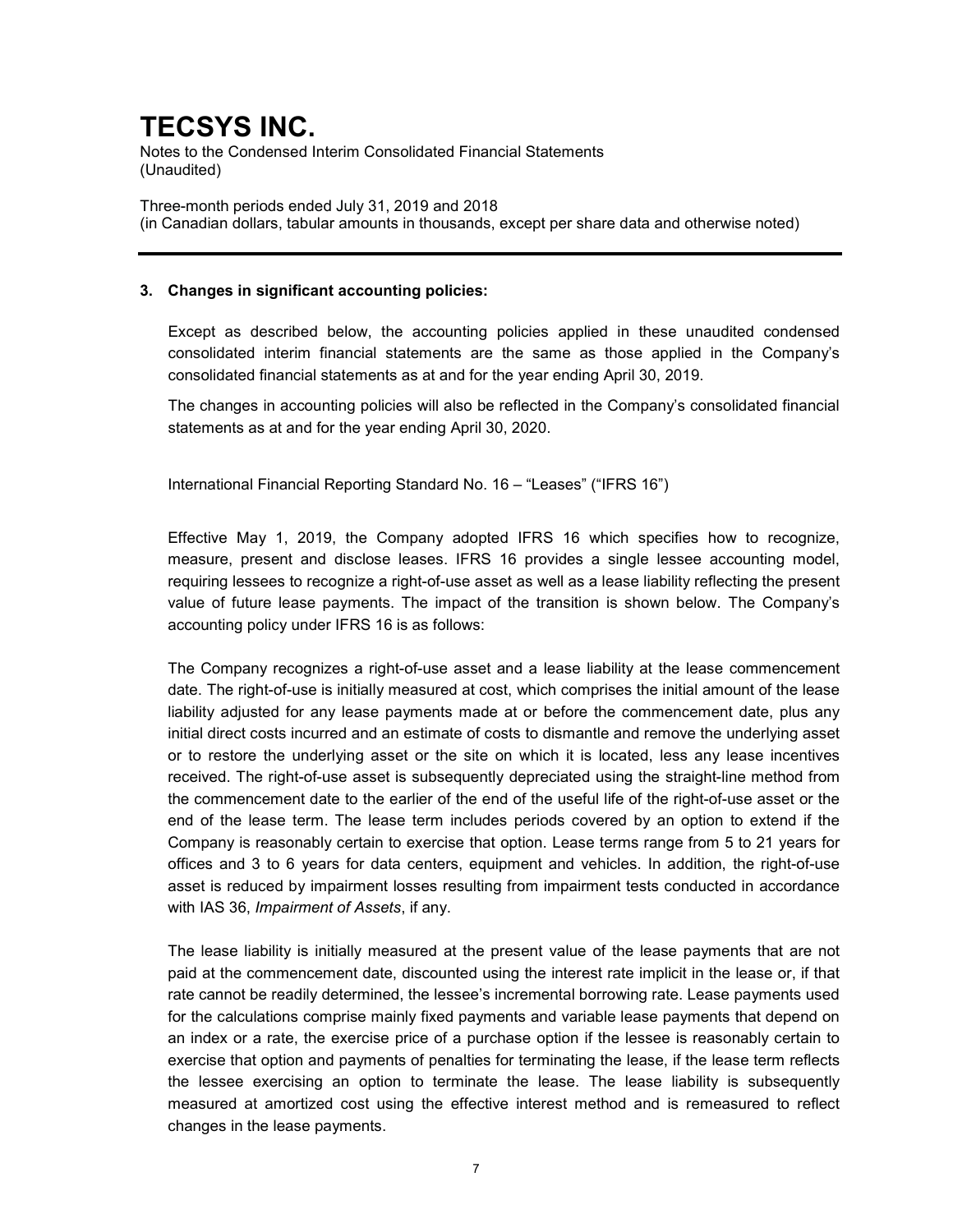Notes to the Condensed Interim Consolidated Financial Statements (Unaudited)

Three-month periods ended July 31, 2019 and 2018 (in Canadian dollars, tabular amounts in thousands, except per share data and otherwise noted)

The Company has elected to apply the practical expedient not to recognize right-of-use assets and lease liabilities for short-term leases that have a lease term of 12 months or less and leases of low value assets. The lease payments associated with these leases are recognized as an expense on a straight-line basis over the lease term.

Impact of transition:

Effective May 1, 2019, the Company adopted IFRS 16 using the modified retrospective approach with the effect of initially applying this standard recognized at the date of application. The cumulative effect of initially applying IFRS 16 at initial application was recognized in retained earnings as of May 1, 2019 and comparative information presented for 2019 has not been restated.

The implementation of IFRS 16 allows for certain practical expedients at the date of initial application. The Company has elected to use the following exemptions and practical expedients:

- (i) To grandfather the assessment of which transactions are leases on the date of initial application, the Company applied IFRS 16 only to contracts that were previously identified as leases under IAS 17.
- (ii) Use of the same discount rate for portfolio of leases with similar characteristics;
- (iii) Exemption, on a lease-by-lease basis, of recognizing a right-of-use asset and lease liability when the lease term is within 12 months of the date of initial application.
- (iv) Exemption, on a lease-by-lease basis, of recognizing a right-of-use asset and lease liability when the lease has an underlying asset that is of low value;
- (v) Exclude initial direct costs, at the date of initial application only, on a lease-by-lease basis from the measurement of the right-of-use asset;
- (vi) Use hindsight at the date of initial application only, on a lease-by-lease basis, to determine the lease term if the contract contains options to extend or terminate the lease;
- (vii) No reassessment on whether a contract is or contains a lease under IAS 17;

The Company used its incremental borrowing rate at May 1, 2019 to calculate the right-of-use assets and lease liabilities. The weighted-average rate applied is 3.77%.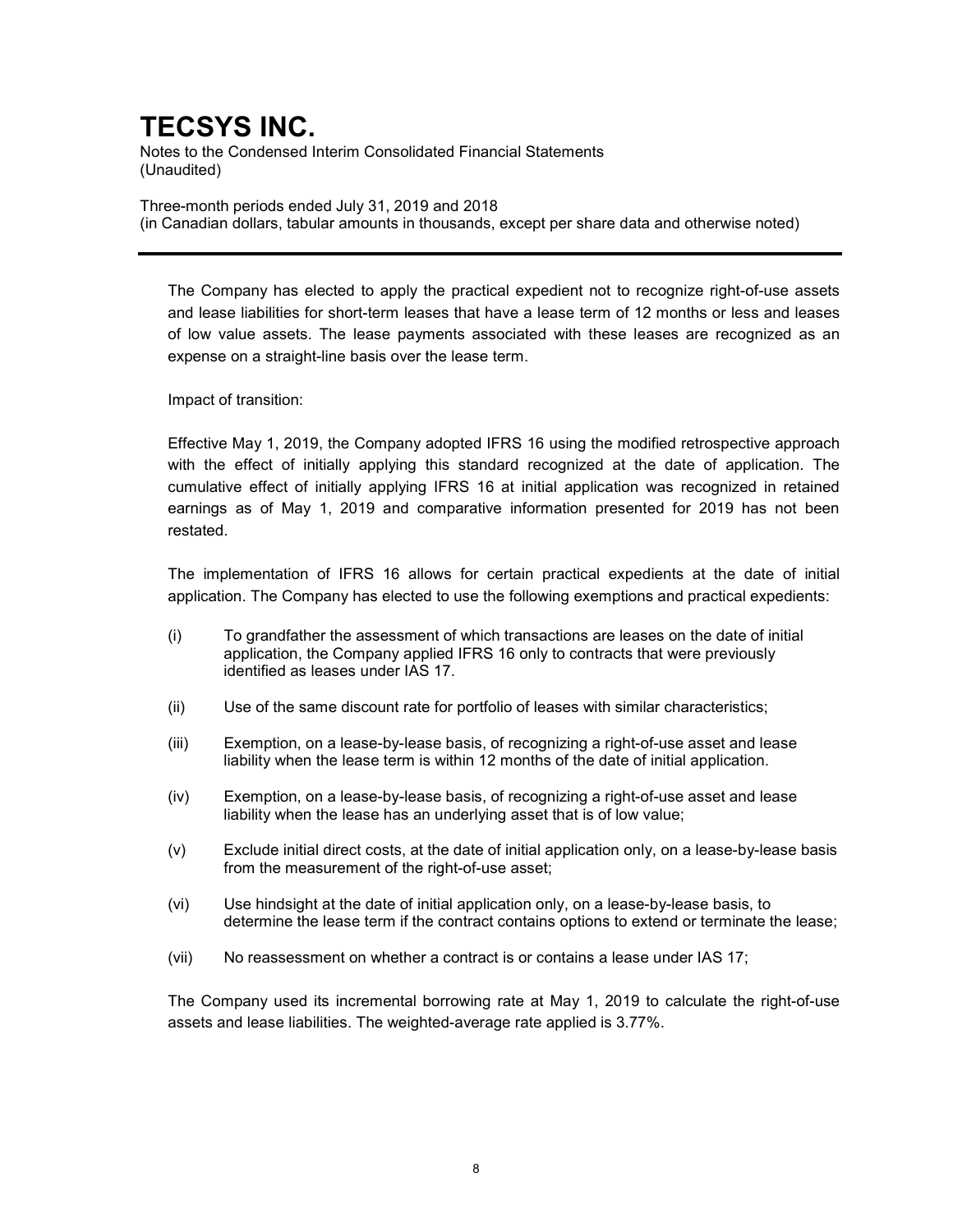Notes to the Condensed Interim Consolidated Financial Statements (Unaudited)

Three-month periods ended July 31, 2019 and 2018 (in Canadian dollars, tabular amounts in thousands, except per share data and otherwise noted)

The following tables summarizes the impact of adopting IFRS 16 on the Company's condensed interim consolidated statements of financial position as at May 1, 2019, and its interim statements of income and comprehensive income for the three-months period ended July 31, 2019.

|                                            | Impact of   |
|--------------------------------------------|-------------|
|                                            | adopting    |
|                                            | IFRS 16 at  |
|                                            |             |
|                                            | May 1, 2019 |
|                                            |             |
| Right-of-use assets - Increase             | S<br>8,418  |
| Deferred tax asset - Increase              | 404         |
| Lease obligations - current - Increase     | (984)       |
| Lease obligations - non-current - Increase | (9,226)     |
| Deferred rent liability - Decrease         | 271         |
|                                            |             |
|                                            |             |
| Impact at May 1, 2019 - Retained earnings  |             |

|                                                                      | Impact of<br>adopting IFRS 16<br>for three months<br>ended July 31,<br>2019 |      |
|----------------------------------------------------------------------|-----------------------------------------------------------------------------|------|
| Cost of revenue – Services - Decrease                                | S                                                                           | 36   |
| Cost of revenue - Products - Decrease                                |                                                                             | 5    |
| Operating expenses - Sales and Marketing - Decrease                  |                                                                             | 8    |
| Operating expenses - General and Administration - Decrease           |                                                                             | 11   |
| Operating expenses - Research and Development - Decrease             |                                                                             | 20   |
| Interest expenses - Increase                                         |                                                                             | (95) |
| Income tax expense - Decrease                                        |                                                                             |      |
| Impact at July 31, 2019 – Condensed Interim Statements of Income and |                                                                             |      |
| Comprehensive income                                                 |                                                                             |      |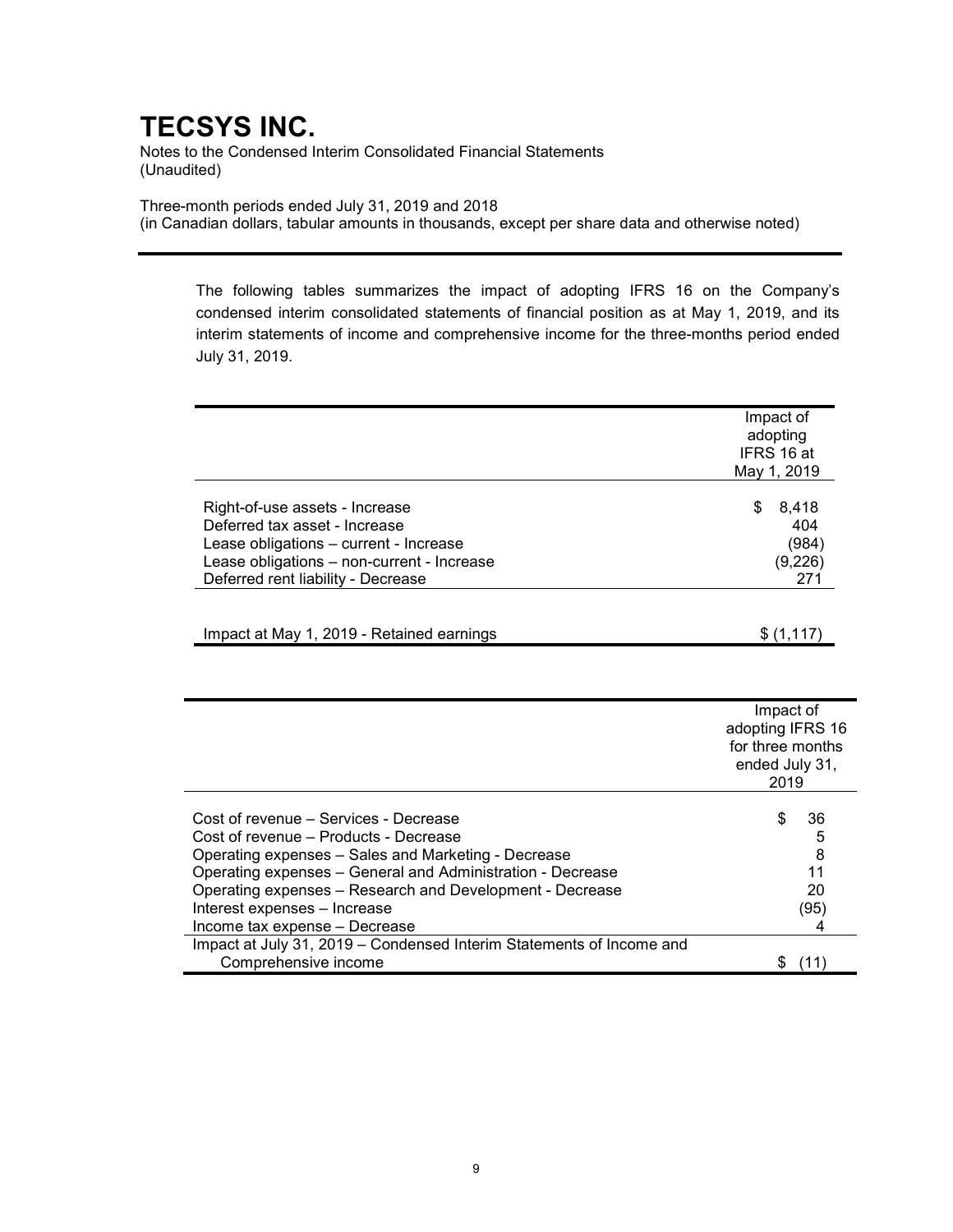Notes to the Condensed Interim Consolidated Financial Statements (Unaudited)

Three-month periods ended July 31, 2019 and 2018 (in Canadian dollars, tabular amounts in thousands, except per share data and otherwise noted)

The following table reconciles the Company's operating lease obligations at April 30, 2019, as previously disclosed in the Company's consolidated financial statements, to the lease obligations recognized on initial application of IFRS 16 at May 1, 2019:

| Operating lease commitments at April 30, 2019                             | \$13,804  |
|---------------------------------------------------------------------------|-----------|
|                                                                           |           |
| Effect of discounting using the incremental borrowing rate at May 1, 2019 | \$(1,636) |
| Variable lease payments that do not depend on an index or rate            | (4, 493)  |
| Recognition exemption for short-term leases                               | (484)     |
| Recognition exemption for low value leases                                | (348)     |
| Extension options reasonably certain to be exercised                      | 3,367     |
|                                                                           |           |
| Lease obligations as at May 1, 2019                                       | \$10,210  |

### 4. Share capital and Stock option plan:

(a) Dividend policy:

On July 3, 2019, the Company declared a dividend of \$0.055 per share, paid on August 2, 2019 to shareholders of record on July 19, 2019.

(b) Earnings per share:

Basic earnings per share:

The calculation of basic earnings per share is based on the profit (loss) attributable to common shareholders and the weighted average number of common shares outstanding calculated as follows:

|                                                                 | Three<br>Months<br>Ended<br>July 31,<br>2019 | Three<br>Months<br>Ended<br><b>July 31,</b><br>2018 |
|-----------------------------------------------------------------|----------------------------------------------|-----------------------------------------------------|
| (Loss) profit attributable to common<br>shareholders            | \$ (267)                                     | \$13                                                |
| Issued common shares at the<br>beginning of the year            | 13.082.376                                   | 13.082.376                                          |
| Weighted average number of<br>common shares outstanding (basic) | 13.082.376                                   | 13,082,376                                          |
| Basic earnings per common share                                 | \$(0.02)                                     | \$Nil                                               |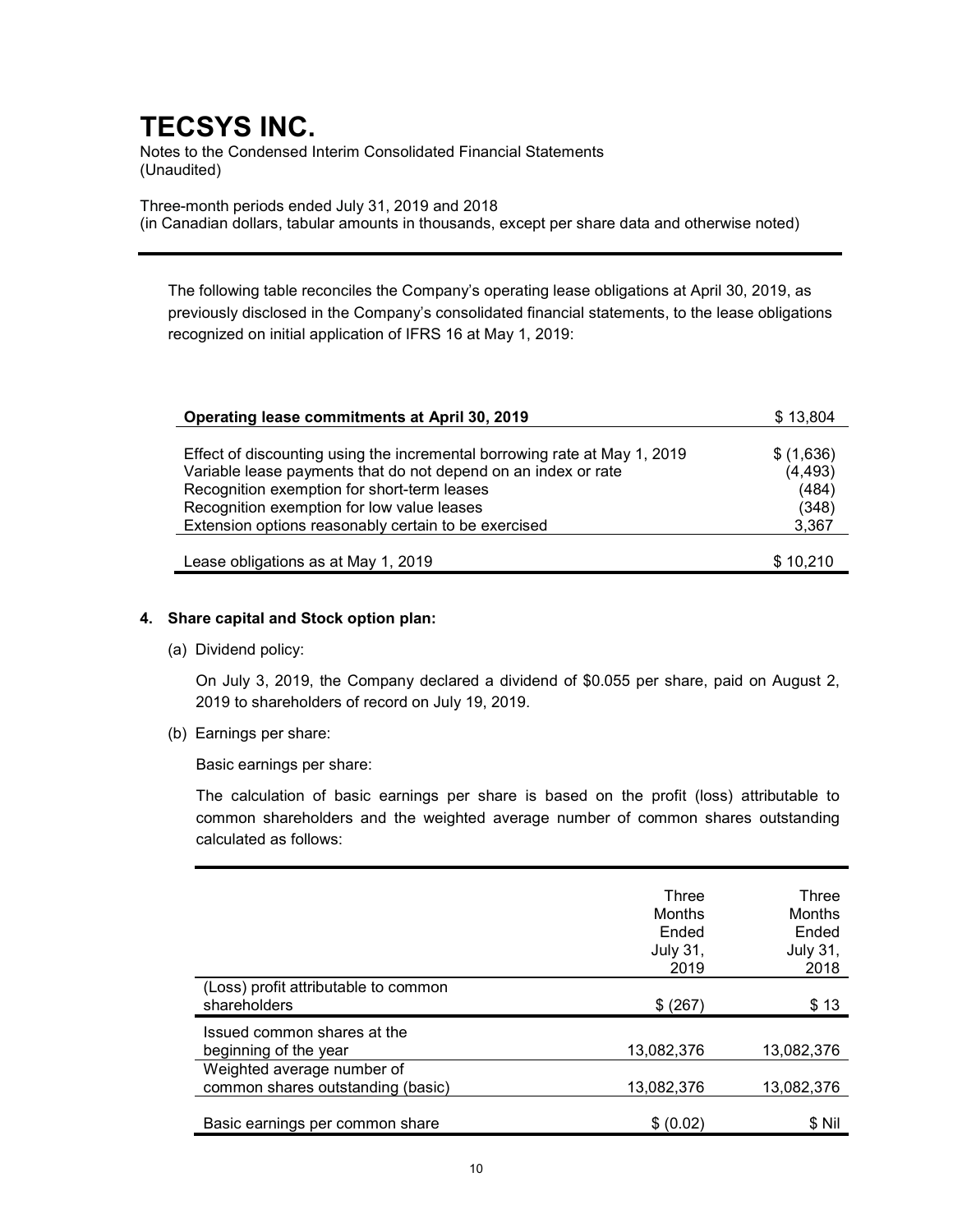Notes to the Condensed Interim Consolidated Financial Statements (Unaudited)

Three-month periods ended July 31, 2019 and 2018 (in Canadian dollars, tabular amounts in thousands, except per share data and otherwise noted)

Diluted earnings per share:

The calculation of diluted earnings per share is based on the profit attributable to common shareholders and the weighted average number of common shares outstanding after adjustment for the effects of all dilutive common shares. The 655,309 options as of July 31, 2019 (nil for the same periods of 2018) were excluded from the weighted average number of diluted common shares as their effect would have been anti-dilutive. Therefore, diluted earnings per share equals basic earnings per share for the three-month periods ended July 31, 2019 and 2018.

(c) Stock option plan:

On September 6, 2018, the Company approved a common share stock option plan for its employees and directors. Under the terms of the plan, the Company may grant options up to 10% of its issued and outstanding shares. The stock option plan is administered by the Board of Directors who may determine, in accordance with the terms of the plan, the terms relating to each option, including the extent to which each option is exercisable during the term of the options.

The exercise price is determined based on the weighted average trading price of the Company's common shares for the 5 days prior to the date the Board of Directors grants the option.

|                                                   | Number of options | Weighted average<br>Exercise price | Weighted<br>average<br>Fair<br>value |
|---------------------------------------------------|-------------------|------------------------------------|--------------------------------------|
| Outstanding at April 30, 2019                     | 188,700           | 17.23                              | 4.42                                 |
| Granted on July 3, 2019<br>Exercised<br>Forfeited | 466,609           | 13.40                              | 3.07                                 |
| Outstanding at July 31, 2019                      | 655,309           | 14.50                              | 3.46                                 |

The movement in outstanding stock options for the three months period to July 31, 2019 is as follows:

The issued options vest on quarterly straight-line basis (6.25% per quarter) over the vesting period of 4 years and must be exercised within 5 years from the date of the grant.

The fair value of options granted on July 3, 2019 was determined using the Black-Scholes option pricing model with the following assumptions: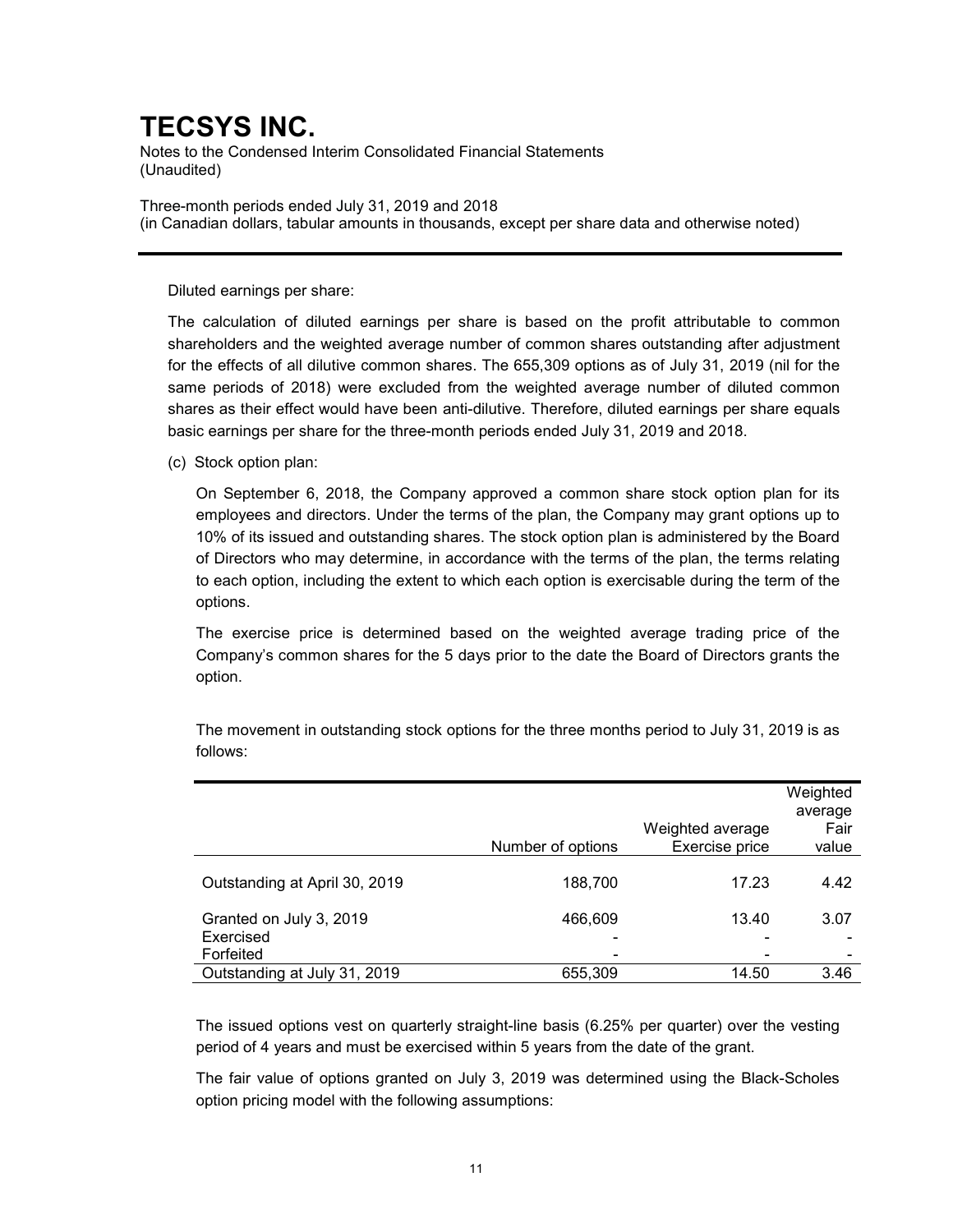Notes to the Condensed Interim Consolidated Financial Statements (Unaudited)

Three-month periods ended July 31, 2019 and 2018

(in Canadian dollars, tabular amounts in thousands, except per share data and otherwise noted)

|                                                  | July 3, 2019 |
|--------------------------------------------------|--------------|
| Weighted average expected option life (years)    | 5            |
| Weighted average expected stock price volatility | 28.63%       |
| Weighted average dividend yield                  | 1.57%        |
| Weighted average risk-free interest rate         | 141%         |

For the three-months period ended July 31, 2019, the Company recognized stock-based compensation expense of \$0.2 million (nil for the same period of fiscal 2019).

As at July 31, 2019, the remaining contractual life in years of the granted 188,700 options on September 6, 2018 is 4.10 years with 35,381 options currently exercisable.

As at July 31, 2019, the remaining contractual life in years of the granted 466,609 options on July 3, 2019 is 4.92 years with no options currently exercisable.

### 5. Right-of-use assets:

The following table presents the right-of-use assets:

|                                                                                      | <b>Offices</b>   | Data<br>Centers | Vehicles<br>and<br>equipment | Total            |
|--------------------------------------------------------------------------------------|------------------|-----------------|------------------------------|------------------|
| Balance, May 1, 2019 (note 3)<br>Depreciation<br>Effect of foreign currency exchange | \$7,845<br>(188) | \$389<br>(56)   | \$184<br>(14)                | \$8,418<br>(258) |
| differences                                                                          | (3)              | (7)             | (4)                          | (14)             |
| Balance, July 31, 2019                                                               | \$7,654          | \$326           | \$166                        | \$8,146          |

## 6. Banking Facilities and Long-term debt:

On January 30, 2019, the Company entered into a Credit Agreement. The Credit Agreement includes a Term Facility of up to \$12,000,000 and a Revolving Facility of \$5,000,000. The Term Facility was used for the purchase of PCSYS and for general corporate purposes. The Revolving Facility is for general corporate purposes. On January 30, 2019, the Company borrowed \$12,000,000 under the Term Facility (the Term Loan). The Revolving Facility remains undrawn as of July 31, 2019.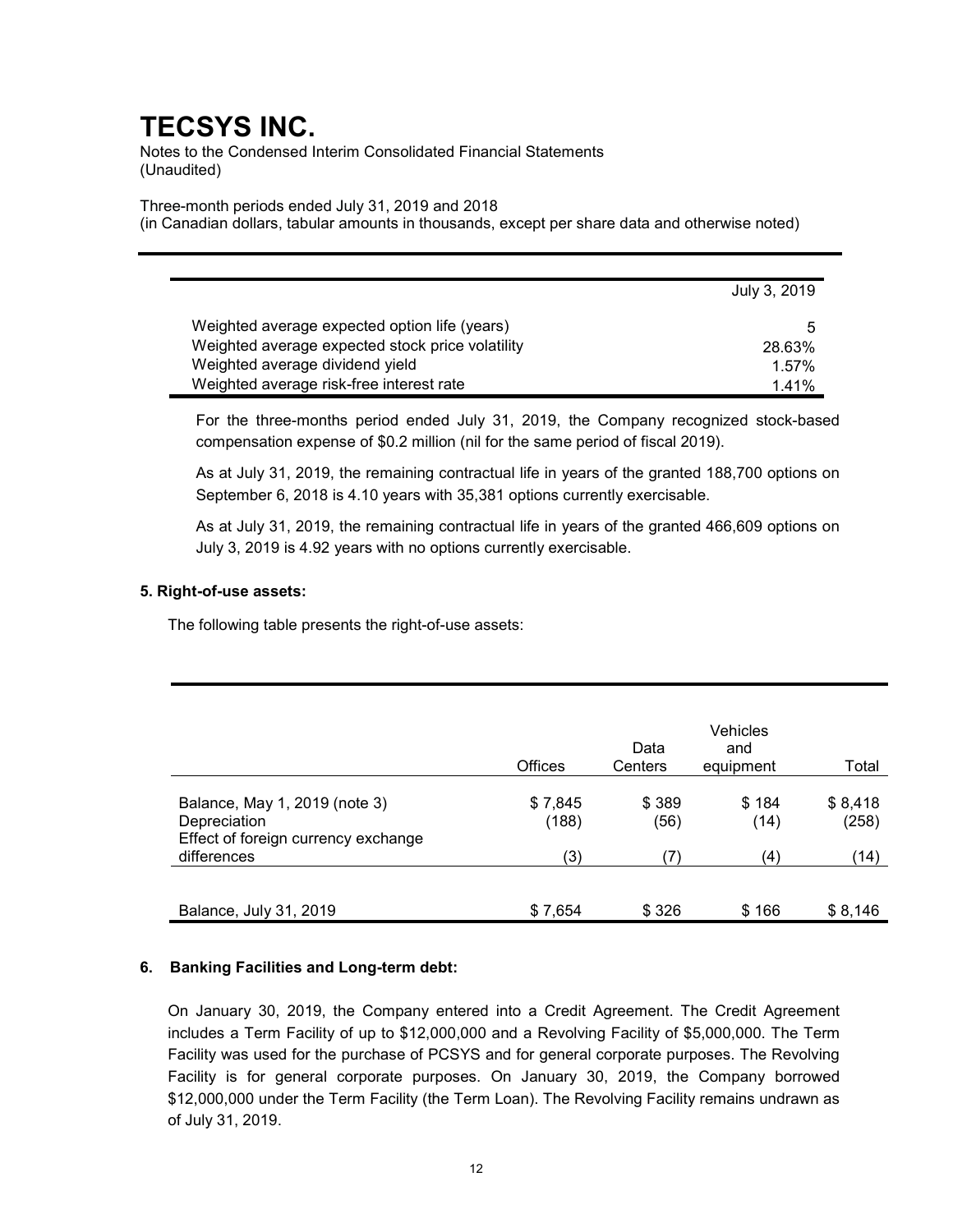Notes to the Condensed Interim Consolidated Financial Statements (Unaudited)

Three-month periods ended July 31, 2019 and 2018 (in Canadian dollars, tabular amounts in thousands, except per share data and otherwise noted)

Canadian Dollar borrowings under the Credit Agreement are made in the form of Prime Rate Loans (bearing interest at prime plus 0.75%-1.75% per annum) or Banker's Acceptances (bearing interest at base plus 1.75% - 2.75% per annum). The Company may repay outstanding amounts under the Credit Agreement at any time.

 Security under the credit agreement consists of a first-ranking movable hypothec on the Company's corporeal and incorporeal, present and future movable property.

The term loan is payable in quarterly installments of 1.875% of the amount borrowed, starting April 30, 2019 through January 31, 2020; then 2.5% of the amount borrowed becomes payable quarterly thereafter until January 2024, with the balance payable on that same date.

|                                                                                                                  |              | July 31, 2019 April 30, 2019 |
|------------------------------------------------------------------------------------------------------------------|--------------|------------------------------|
| Term Loan, secured by a hypothec on movable properties                                                           | \$<br>11,550 | 11,775<br>\$                 |
| Government funded debt, with no interest or security,<br>payable over various installments, maturing in November |              |                              |
| 2020                                                                                                             | 63           | 74                           |
|                                                                                                                  | \$<br>11,613 | S<br>11,849                  |
| Current portion                                                                                                  | (1,097)      | (1,022)                      |
| Long-term debt                                                                                                   | 10.516       | 10.827                       |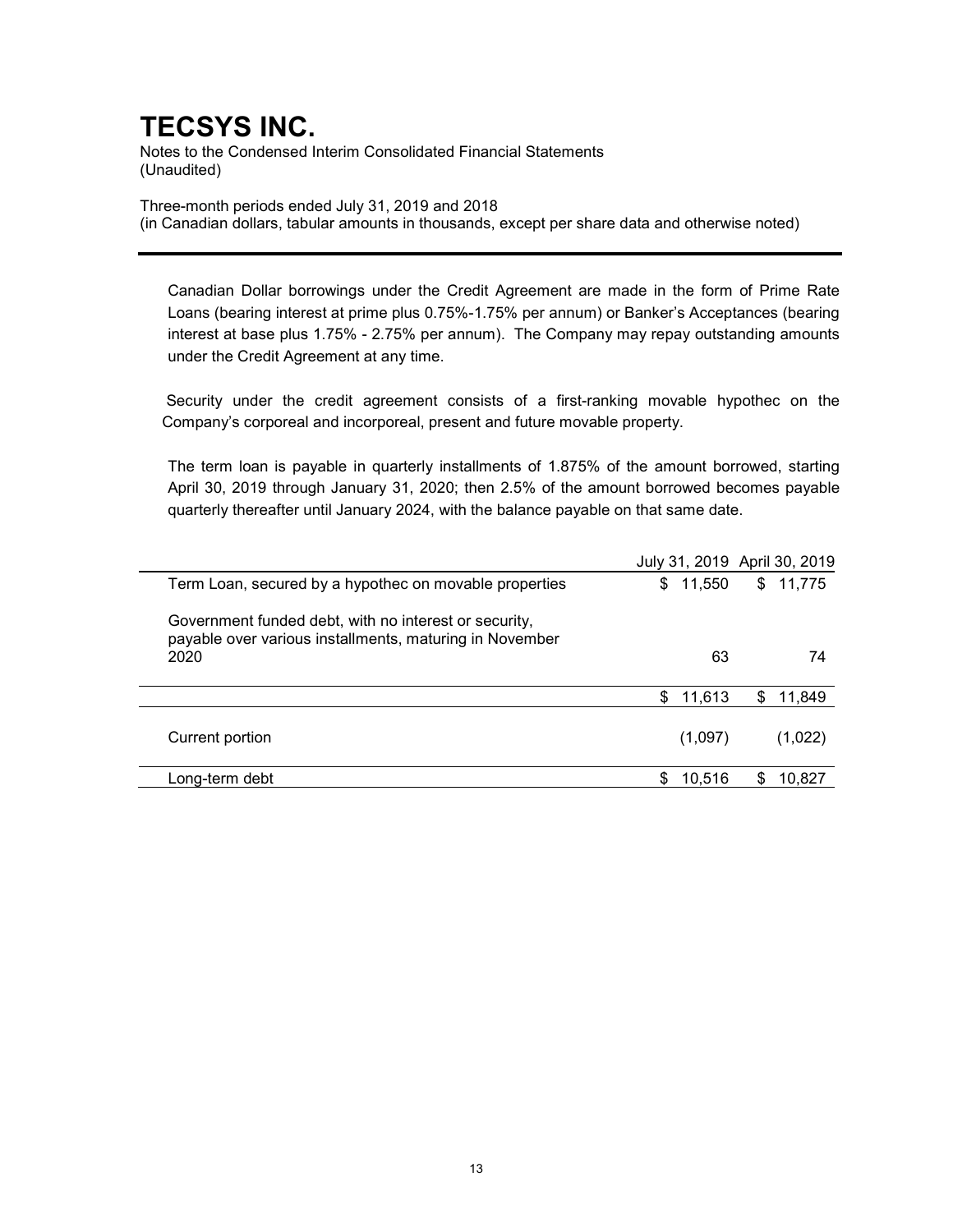Notes to the Condensed Interim Consolidated Financial Statements (Unaudited)

Three-month periods ended July 31, 2019 and 2018 (in Canadian dollars, tabular amounts in thousands, except per share data and otherwise noted)

### 7. Lease obligations

The Company's leases are for office space, data centers, vehicles and equipment. Most of these leases do not contain renewal options. The range of renewal options for those who have options are between 5 to 10 years. The Company has included renewal options in the measurement of lease obligations when it is reasonably certain to exercise the renewal option.

The following table presents lease obligations for the Company:

|                         | 2019      |
|-------------------------|-----------|
| Current                 | \$<br>968 |
| Non-current             | 8,986     |
| Total lease obligations | \$9,954   |

The following table presents the contractual undiscounted cash flows for lease obligations as at July 31, 2019:

| Less than one year<br>One to five years | -SS | 1.237<br>5.017 |
|-----------------------------------------|-----|----------------|
| More than five years                    |     | 6.062          |
|                                         |     |                |

| Total undiscounted lease obligations |  |
|--------------------------------------|--|
|                                      |  |

Interest expense on lease obligations for the three-months period ended July 31, 2019 was \$95,000. The expense relating to variable lease payments not included in the measurement of lease obligations was \$274,000. This consists of variable lease payments for operating costs, property taxes and insurance. Expenses relating to short-term leases were \$641,000 and expenses relating to leases of low value assets were \$52,000. Total cash outflow for leases was \$337,000, including \$242,000 of principal payments on lease obligations.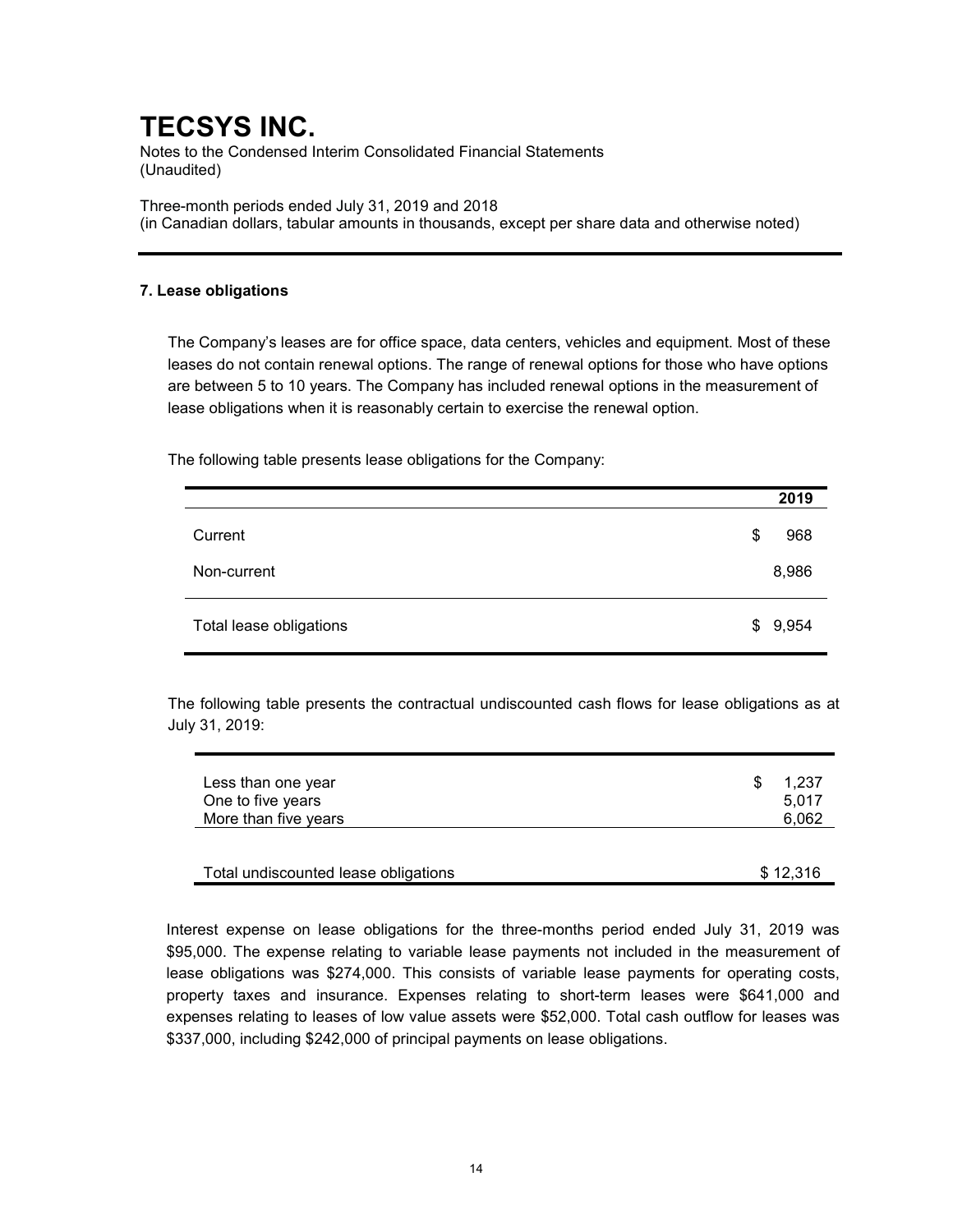Notes to the Condensed Interim Consolidated Financial Statements (Unaudited)

Three-month periods ended July 31, 2019 and 2018

(in Canadian dollars, tabular amounts in thousands, except per share data and otherwise noted)

### 8. Cost of revenue:

Services cost is broken down as follows:

|                                   | Three           | Three           |
|-----------------------------------|-----------------|-----------------|
|                                   | Months          | Months          |
|                                   | Ended           | Ended           |
|                                   | <b>July 31,</b> | <b>July 31,</b> |
|                                   | 2019            | 2018            |
|                                   |                 |                 |
| Gross expenses                    | \$9,471         | \$7,477         |
| Amortization of intangible assets | 156             |                 |
| E-business tax credits            | (502)           | (497)           |
|                                   | \$9,125         | \$6,980         |

### 9. Restructuring costs:

For the three-month period ended July 31, 2019, the Company recognized restructuring costs of \$0.4 million (nil for the same period of fiscal 2019). These costs are related to acquisition integration, primarily for severance.

### 10. Net finance costs (income):

|                                                                            | Three<br>Months<br>Ended<br><b>July 31,</b><br>2019 | <b>Three</b><br>Months<br>Ended<br><b>July 31,</b><br>2018 |
|----------------------------------------------------------------------------|-----------------------------------------------------|------------------------------------------------------------|
| Foreign exchange loss (gain)<br>Interest expense (income) on bank deposits | 168                                                 | (11)                                                       |
| and other<br>Interest expense - IFRS 16                                    | 158<br>95                                           | (81)                                                       |
| Net finance costs (income) recognized in profit<br>or loss                 | \$<br>421                                           | \$<br>'92'                                                 |

### 11. Derivative instruments and risk management:

The Company is exposed to currency risk as a certain portion of the Company's revenues and expenses are incurred in U.S. dollars resulting in U.S. dollar denominated accounts receivable and accounts payable and accrued liabilities. In addition, certain of the Company's cash and cash equivalents are denominated in U.S. dollars. These balances are therefore subject to gains or losses due to fluctuations in that currency. The Company may enter into foreign exchange contracts in order to (a) offset the impact of the fluctuation of the U.S. dollar on its U.S. net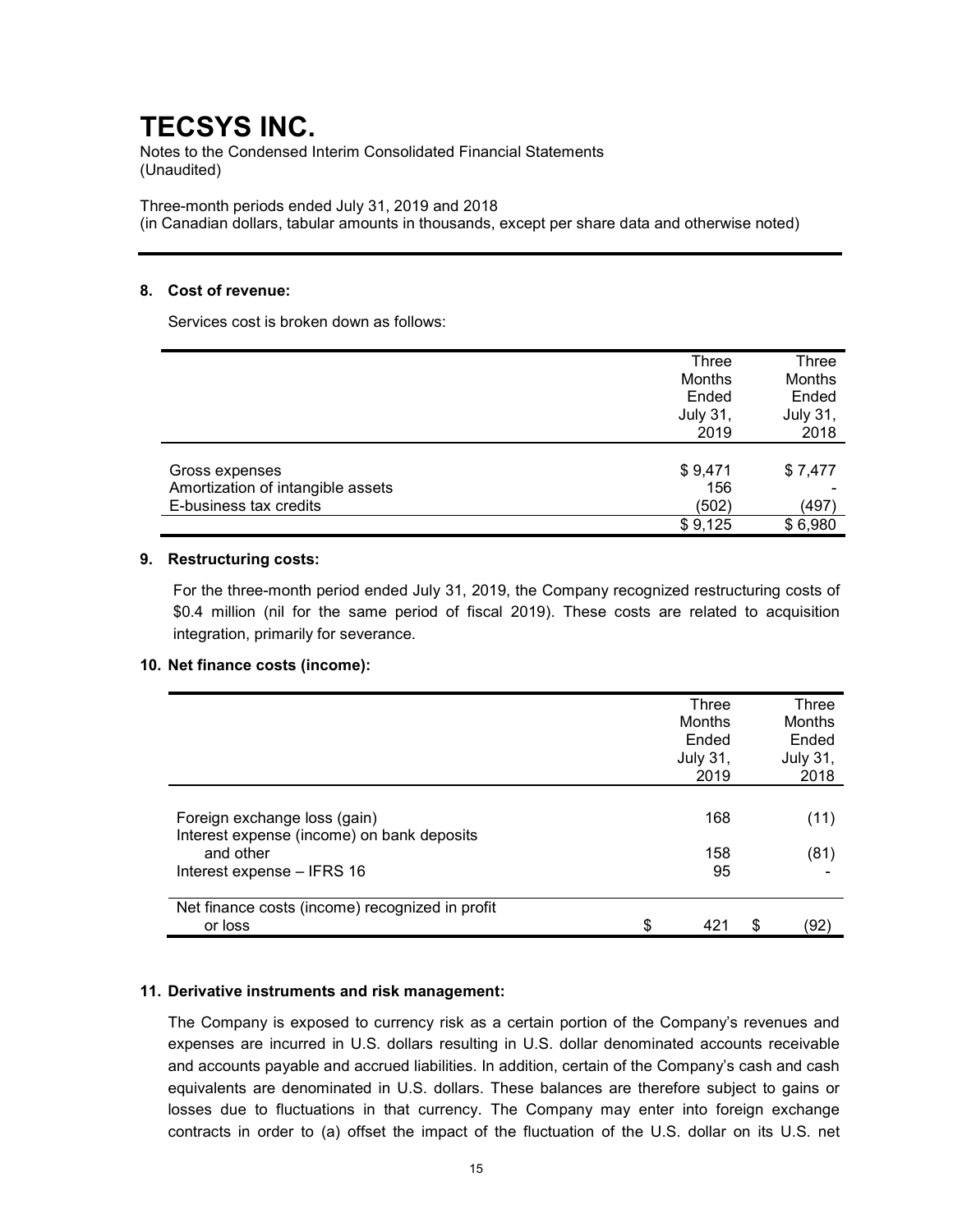Notes to the Condensed Interim Consolidated Financial Statements (Unaudited)

Three-month periods ended July 31, 2019 and 2018 (in Canadian dollars, tabular amounts in thousands, except per share data and otherwise noted)

monetary assets and (b) hedge highly probable future revenue denominated in U.S. dollars. The Company uses derivative financial instruments only for risk management purposes, not for generating trading profits. As such, any change in cash flows associated with derivative instruments is expected to be offset by changes in cash flows related to the net monetary position in the foreign currency and the recognition of highly probable future U.S. denominated revenue and related accounts receivable.

### Non-hedge designated derivative instruments

On July 31, 2019, the Company held three outstanding foreign exchange contracts with various maturities to October 31, 2019 to sell US\$ 2,450,000 into Canadian dollars at a rate of CA\$1.3160 to yield CA\$3,224,000. On July 31, 2019, the Company had recorded an unrealized exchange loss of \$23,000, included in accounts payable and accrued liabilities and an unrealized exchange gain of \$15,000 included in other receivables, representing the change in fair value of these outstanding contracts since inception and their initial measurement.

On July 31, 2018, the Company held outstanding foreign exchange contracts with various maturities to December 31, 2018 to sell US\$4,200,000 into Canadian dollars at a rate of CA\$1.2984 to yield CA\$5,453,000. On July 31, 2018, the Company had recorded an unrealized exchange loss of \$3,000 included in other receivables representing the change in fair value of these contracts since inception and their initial measurement.

### Revenue hedge designated derivative instruments

On July 31, 2019, the Company held nine outstanding foreign exchange contracts with various maturities to January 31, 2020 to sell US\$12,000,000 into Canadian dollars at rates averaging CA\$1.31654 to yield CA\$15,798,500. Of the outstanding US\$12,000,000 hedge designated foreign exchange contracts, US\$8,000,000 pertains to highly probable future revenue denominated in U.S. dollars expected over the next six-month period while US\$4,000,000 relates to realized U.S. dollar denominated revenue. On July 31, 2019, the Company had recorded an overall unrealized loss of \$82,000 included in accounts payable and accrued liabilities and an unrealized gain of \$75,000 included in other receivables representing the change in fair value of these outstanding contracts since inception.

On July 31, 2018, the Company held outstanding foreign exchange contracts with various maturities to March 29, 2019 to sell US\$10,000,000 into Canadian dollars at rates averaging CA\$1.2712 to yield CA\$12,612,000. Of the outstanding US\$10,000,000 hedge designated foreign exchange contracts, US\$6,000,000 pertains to highly probable future revenue denominated in U.S. dollars expected over the next five months while US\$4,000,000 relates to realized U.S. dollar denominated revenue. On July 31, 2018, the Company had recorded an overall unrealized gain of \$11,000 included in other receivables and a fair value loss of \$275,000 in accounts payable and accrued liabilities representing the change in fair value of these contracts since inception and their initial measurement.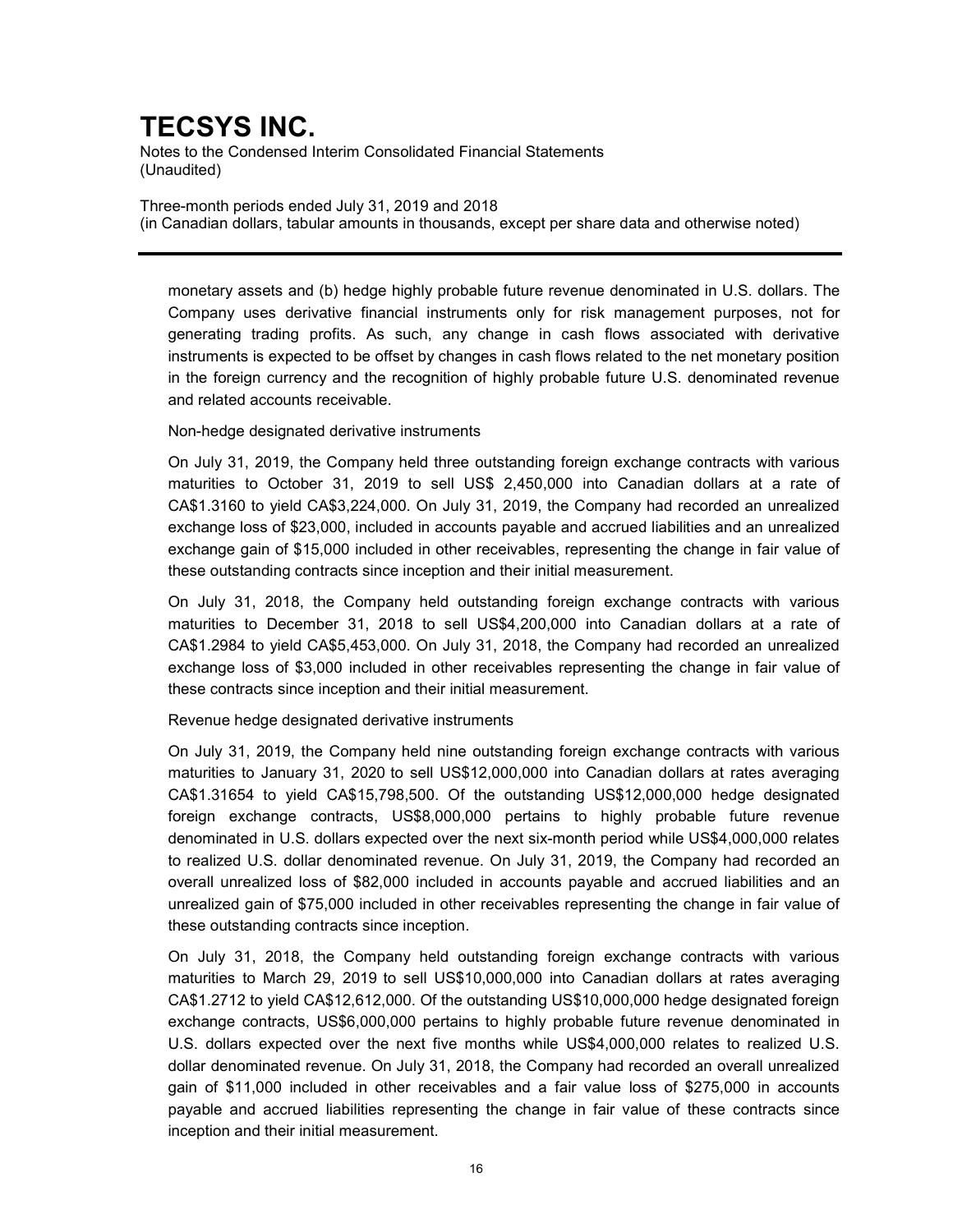Notes to the Condensed Interim Consolidated Financial Statements (Unaudited)

Three-month periods ended July 31, 2019 and 2018

(in Canadian dollars, tabular amounts in thousands, except per share data and otherwise noted)

The following table represents the movement in accumulated other comprehensive income (loss) from derivatives designated as hedges.

|                                                                                                       | Three<br><b>Months</b><br>Ended<br>July 31<br>2019 |       |    | Three<br>Months<br>Ended<br>July 31<br>2018 |
|-------------------------------------------------------------------------------------------------------|----------------------------------------------------|-------|----|---------------------------------------------|
| Accumulated other comprehensive (loss) as at the beginning of the<br>fiscal year                      | \$                                                 | (127) | S  | (113)                                       |
| Net gain (loss) on derivatives designated as cash flow hedges                                         |                                                    | 167   |    | (230)                                       |
| Amounts reclassified from accumulated other comprehensive income<br>to net earnings, and included in: |                                                    |       |    |                                             |
| Revenue                                                                                               |                                                    | 39    |    | 216                                         |
| Net finance costs                                                                                     |                                                    | (70)  |    | 64                                          |
| Accumulated other comprehensive loss from cash flow hedges                                            | \$                                                 | 9     | \$ | (63)                                        |
| Cumulative translation adjustment from foreign operations as at the<br>beginning of the fiscal year   |                                                    | (80)  |    |                                             |
| Cumulative translation adjustment from foreign operations during the<br>period                        |                                                    | (357) |    |                                             |
| Cumulative translation adjustment from foreign operations at the end<br>of period                     | \$                                                 | (437) | S  | (63)                                        |
| Accumulated other comprehensive loss                                                                  | \$                                                 | (428) | \$ | (63)                                        |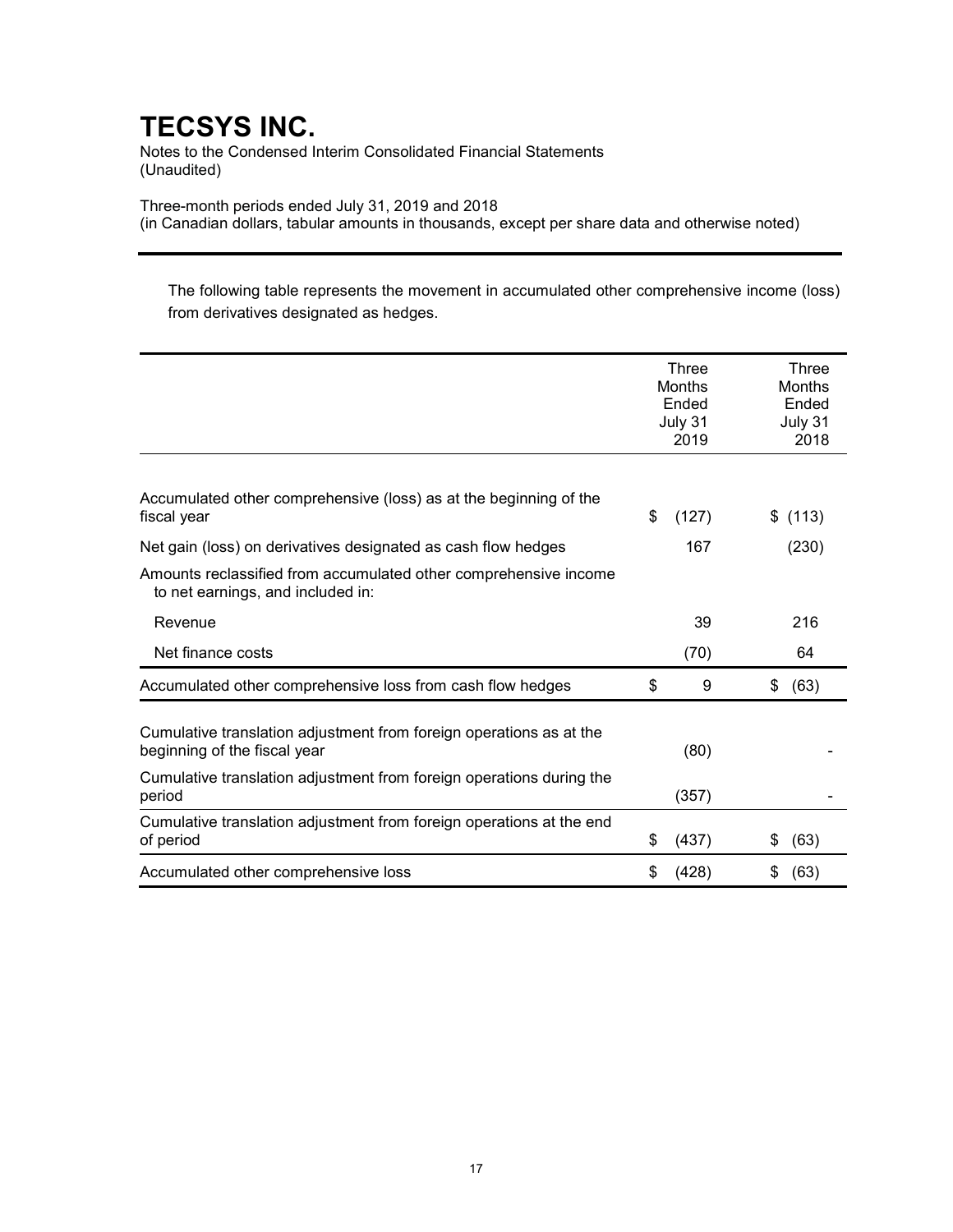Notes to the Condensed Interim Consolidated Financial Statements (Unaudited)

Three-month periods ended July 31, 2019 and 2018 (in Canadian dollars, tabular amounts in thousands, except per share data and otherwise noted)

### 12. Related party transactions:

Key management includes the Board of Directors (executive and non-executive) and members of the Executive Committee that report directly to the President and Chief Executive Officer of the Company.

As at July 31, 2019, key management and their spouses control 30% (July 31, 2018 – 31%) of the issued common shares of the Company.

The compensation paid or payable to key management for employee services is as follows:

|                                  | Three           | Three           |
|----------------------------------|-----------------|-----------------|
|                                  | Months          | Months          |
|                                  | Ended           | Ended           |
|                                  | <b>July 31,</b> | <b>July 31,</b> |
|                                  | 2019            | 2018            |
| <b>Salaries</b>                  | \$1,066         | \$776           |
| Other short-term benefits        | 66              | 57              |
| Payments to defined contribution |                 |                 |
| plans                            | 43              | 19              |
|                                  | \$1,175         | \$852           |

Under the provisions of the share purchase plan for key management and other management employees, the Company provided interest-free loans of \$658,000 during the three months ended July 31, 2019 (2019 - \$538,000) to key management and other management employees to facilitate their purchase of Company shares. The outstanding loans as at July 31, 2019 amounted to \$785,000 (April 30, 2019 - 241,000).

## 13. Operating segments:

Management has organized the Company under one reportable segment: the development and marketing of enterprise-wide distribution software and related services. Substantially all the Company's property and equipment, goodwill and other intangible assets are located in Canada and Denmark. At July 31, 2019, property and equipment, goodwill and intangible assets attributable to Denmark total \$14.3 million (April 30, 2019 - \$14.8 million). The Company's subsidiaries in the U.S. and the U.K. comprise sales and service operations offering implementation and maintenance services only.